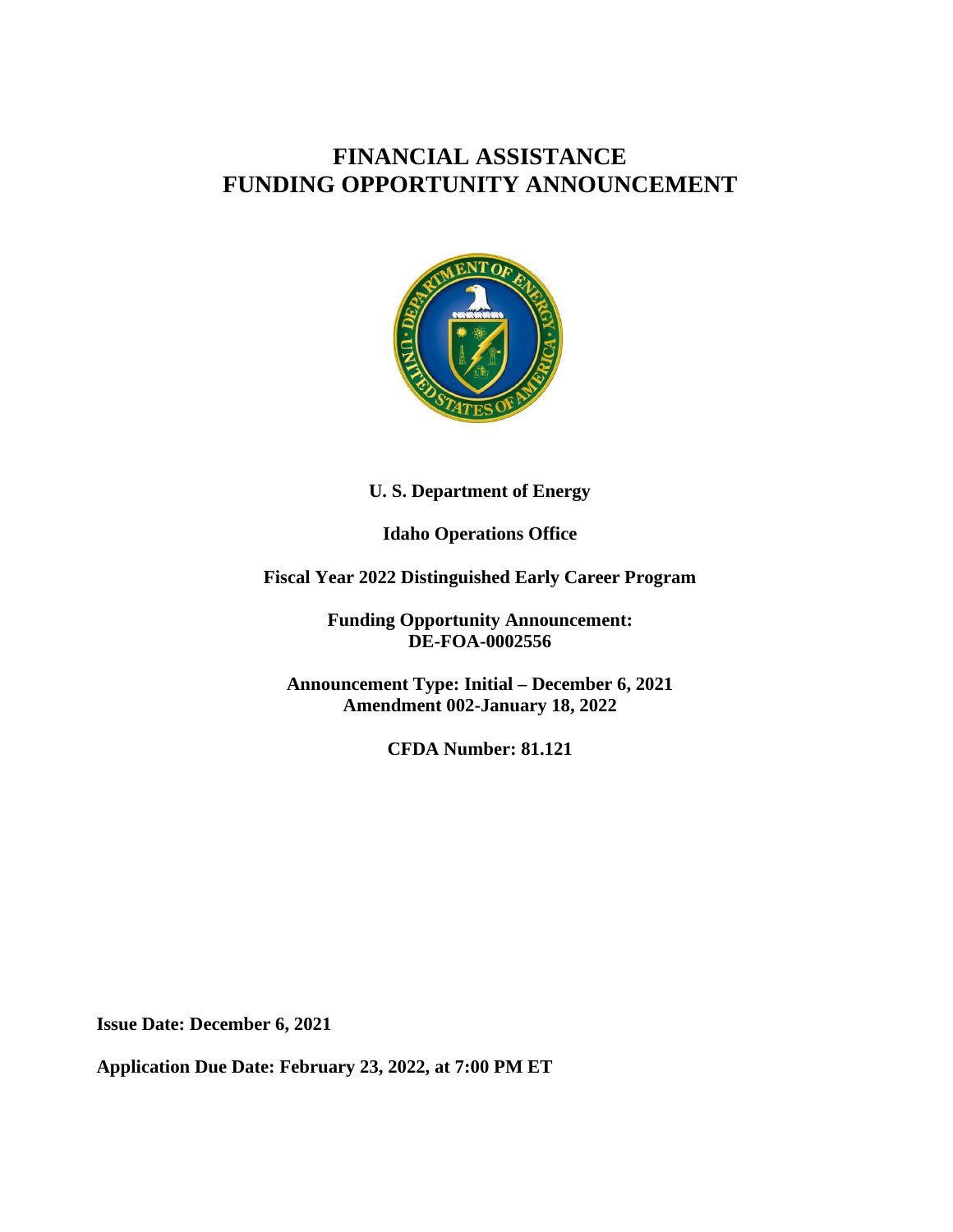**Amendment 002**: This amendment removes the changes to Part III, Section C that were incorporated with Amendment 001.

**Amendment 001**: This amendment is an administrative amendment that updates language for applicants. Updates for FOA:

- Cover page: Update to Full Application due date.
- Part III, Section C: Provides language regarding eligibility restrictions between IRP CINR projects and DECP.
- Part III, Section C: Updates on eligibility restrictions between CINR projects and DECP.
- Part III, Section C: Clarifies that individuals who have received funds from other comparable early career awards are not eligible for this award.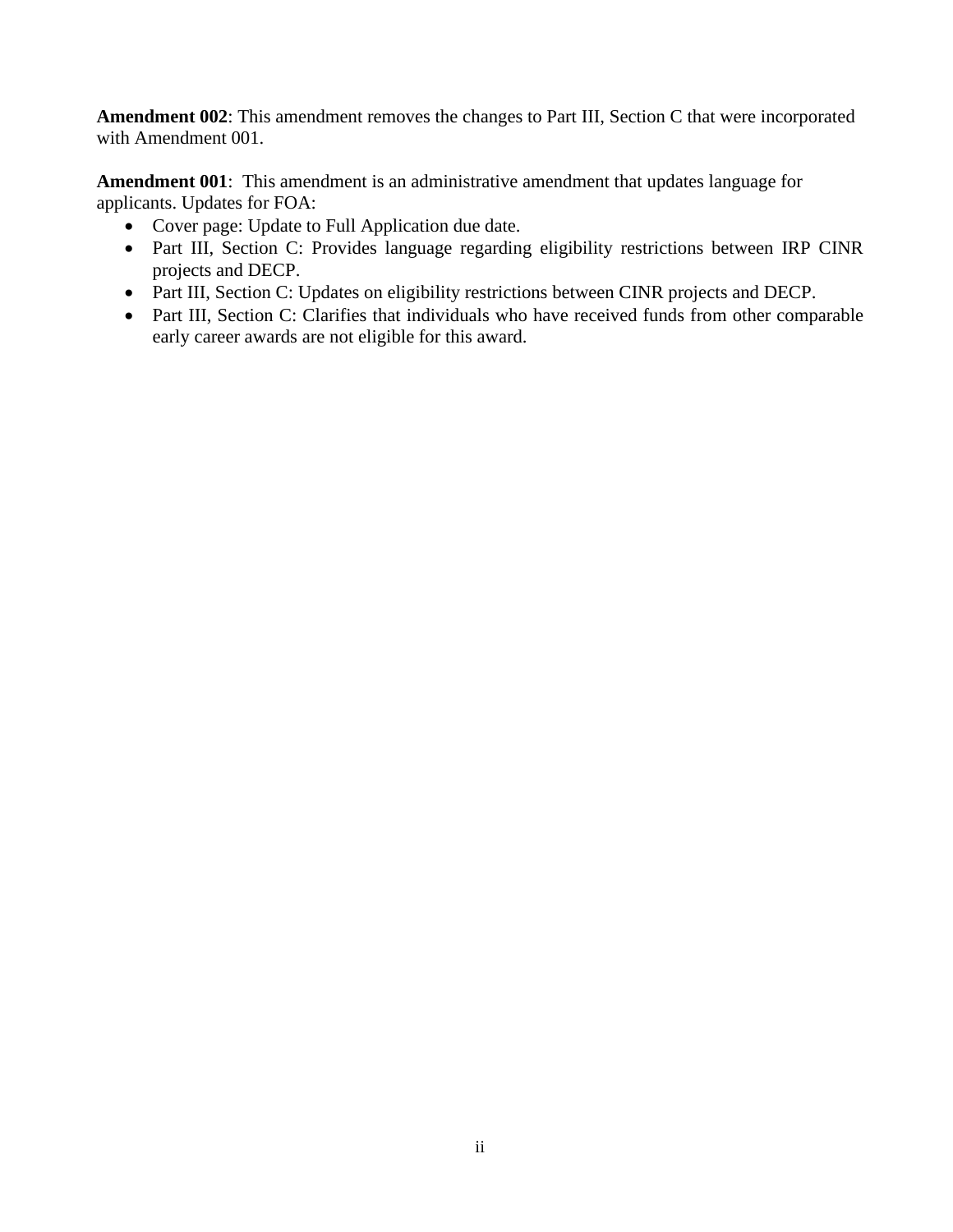# **Table of Contents**

| А.        |                                                                                                              |  |
|-----------|--------------------------------------------------------------------------------------------------------------|--|
| <b>B.</b> | B.1<br>Reactor Concepts Research, Development, and Demonstration (RC RD&D) Program 3<br>B.2<br>B.3           |  |
|           | Nuclear Energy Enabling Technologies (NEET) Crosscutting Technology Development (CTD) 4<br>B.4<br><b>B.5</b> |  |
|           |                                                                                                              |  |
| А.        |                                                                                                              |  |
| <b>B.</b> |                                                                                                              |  |
| C.        |                                                                                                              |  |
| D.        |                                                                                                              |  |
| E.        |                                                                                                              |  |
| F.        |                                                                                                              |  |
| G.        |                                                                                                              |  |
|           |                                                                                                              |  |
| Α.        |                                                                                                              |  |
|           |                                                                                                              |  |
| <b>B.</b> |                                                                                                              |  |
| C.        |                                                                                                              |  |
| D.        |                                                                                                              |  |
|           |                                                                                                              |  |
| А.        |                                                                                                              |  |
| <b>B.</b> |                                                                                                              |  |
| C.        |                                                                                                              |  |
|           | C.1                                                                                                          |  |
|           | C.2                                                                                                          |  |
|           | C.3                                                                                                          |  |
|           | C.4                                                                                                          |  |
|           | C.5                                                                                                          |  |
|           | C.6<br>C.7                                                                                                   |  |
|           | C.8                                                                                                          |  |
|           | C.9                                                                                                          |  |
|           | C.10                                                                                                         |  |
|           | C.11                                                                                                         |  |
|           | C.12                                                                                                         |  |
|           | C.13                                                                                                         |  |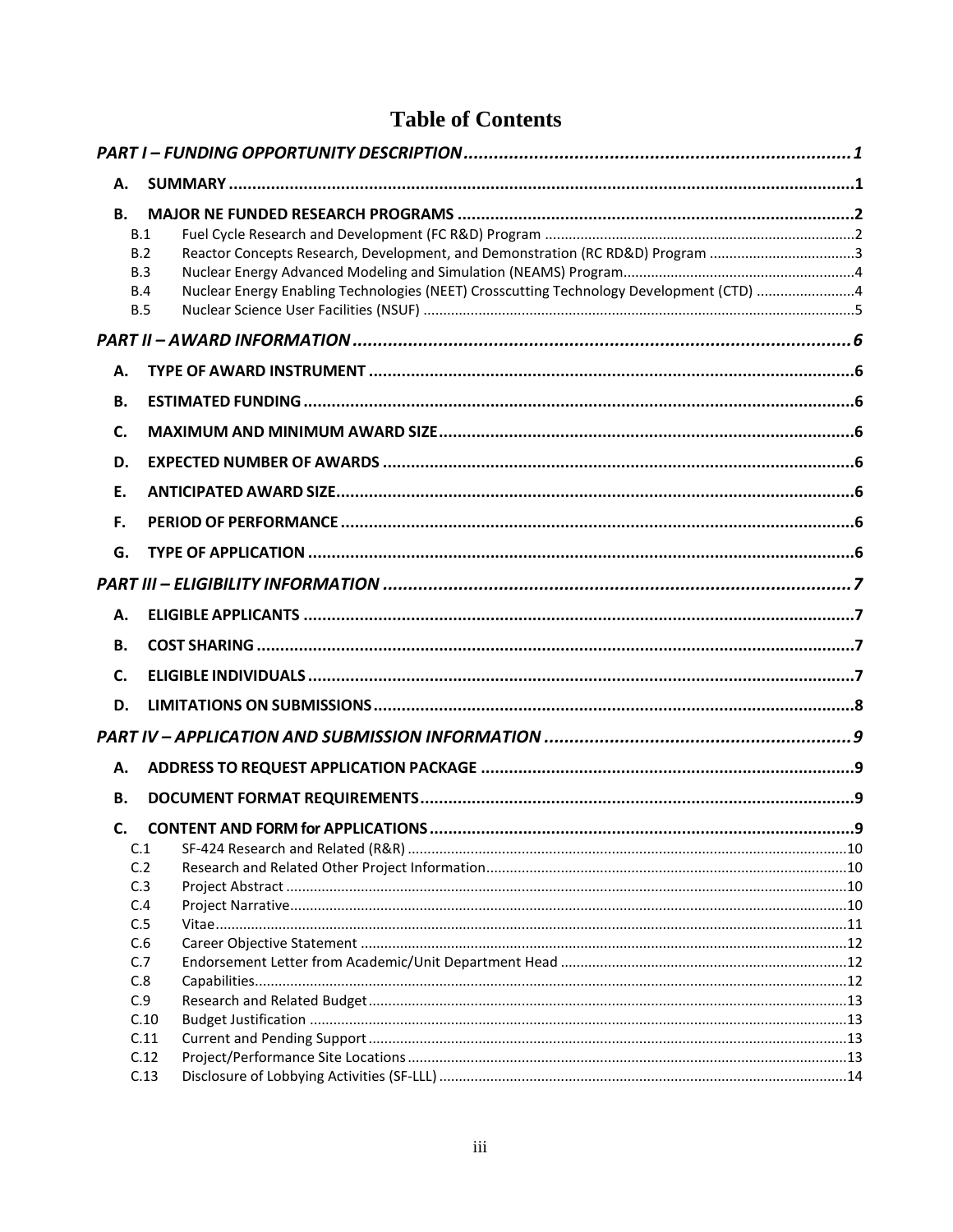| C.14<br>C.15<br>C.16     |                                                                                    |  |
|--------------------------|------------------------------------------------------------------------------------|--|
| C.17                     |                                                                                    |  |
| D.                       |                                                                                    |  |
| E.                       |                                                                                    |  |
| E.1                      |                                                                                    |  |
| E.2                      |                                                                                    |  |
| F.                       |                                                                                    |  |
| G.                       |                                                                                    |  |
| G.1                      | Prohibition related to Foreign Government-Sponsored Talent Recruitment Programs 18 |  |
| Η.                       |                                                                                    |  |
| Ι.                       |                                                                                    |  |
| J.                       |                                                                                    |  |
|                          |                                                                                    |  |
|                          |                                                                                    |  |
|                          |                                                                                    |  |
| A.1                      |                                                                                    |  |
| A.2                      |                                                                                    |  |
| <b>B.</b>                |                                                                                    |  |
| B.1                      |                                                                                    |  |
| B.2                      |                                                                                    |  |
| B.3                      |                                                                                    |  |
| <b>B.4</b><br><b>B.5</b> |                                                                                    |  |
|                          |                                                                                    |  |
| $\mathsf{C}$ .           |                                                                                    |  |
|                          |                                                                                    |  |
| А.                       |                                                                                    |  |
| A.1                      |                                                                                    |  |
| A.2                      |                                                                                    |  |
| A.3                      |                                                                                    |  |
| <b>B.</b>                |                                                                                    |  |
| B.1                      |                                                                                    |  |
| C.                       |                                                                                    |  |
|                          |                                                                                    |  |
| Α.                       |                                                                                    |  |
| <b>B.</b>                |                                                                                    |  |
|                          |                                                                                    |  |
|                          |                                                                                    |  |
| А.                       |                                                                                    |  |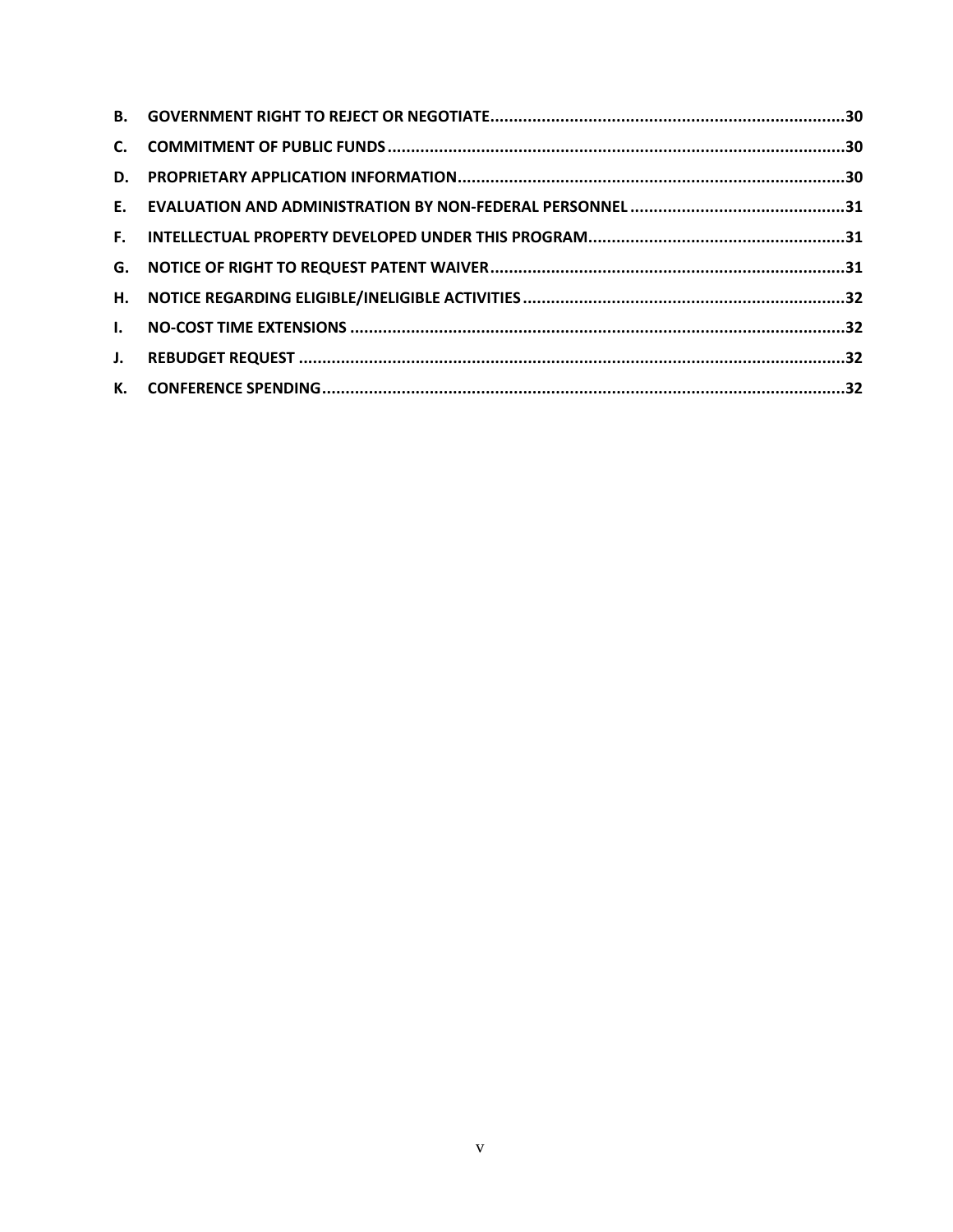Checklist for Avoiding Common Errors:

| <b>Item</b>                                   | <b>Issue</b>                                                                                                                                                                                                                                                                               |
|-----------------------------------------------|--------------------------------------------------------------------------------------------------------------------------------------------------------------------------------------------------------------------------------------------------------------------------------------------|
| Page Limits                                   | Strictly followed throughout application,<br>including particular attention to:<br>- Research Narrative                                                                                                                                                                                    |
|                                               | - Career Objective Statement<br>- Endorsement Letter<br>- Vitae<br>Data Management Plan(s) (DMPs)                                                                                                                                                                                          |
| Protected Personally Identifiable Information | None present in the application                                                                                                                                                                                                                                                            |
| Project Abstract                              | Name of applicant, Principal Investigator (PI),<br>PI's institutional affiliation(s),                                                                                                                                                                                                      |
| <b>Budget</b>                                 | Use current negotiated indirect cost and fringe<br>benefit rates                                                                                                                                                                                                                           |
| Budget Justification (attached to budget)     | Justify all requested costs                                                                                                                                                                                                                                                                |
| Vitae                                         | Follow page limits strictly                                                                                                                                                                                                                                                                |
| <b>Current and Pending Support</b>            | Ensure complete listing of all activities<br>including brief abstract of scope of work for<br>all items listed, regardless of source of<br>funding                                                                                                                                         |
| <b>Certifications and Assurances</b>          | - Ensure that signatures are completed for<br>both sections of the certifications and<br>assurances documentation                                                                                                                                                                          |
| R&R Other Project Information                 | - If marking proprietary information,<br>clearly mark the sections where<br>proprietary information is in the<br>narrative or other documents using the<br>procedure outlined in the FOA.<br>- If marking 'yes' to international<br>collaboration, list all institutions and<br>countries. |
| Data Management Plans (DMP)                   | - If referring to an experiment's DMP,<br>describe the relationship to the proposed<br>research<br>Include a DMP even if no experimental<br>data is expected                                                                                                                               |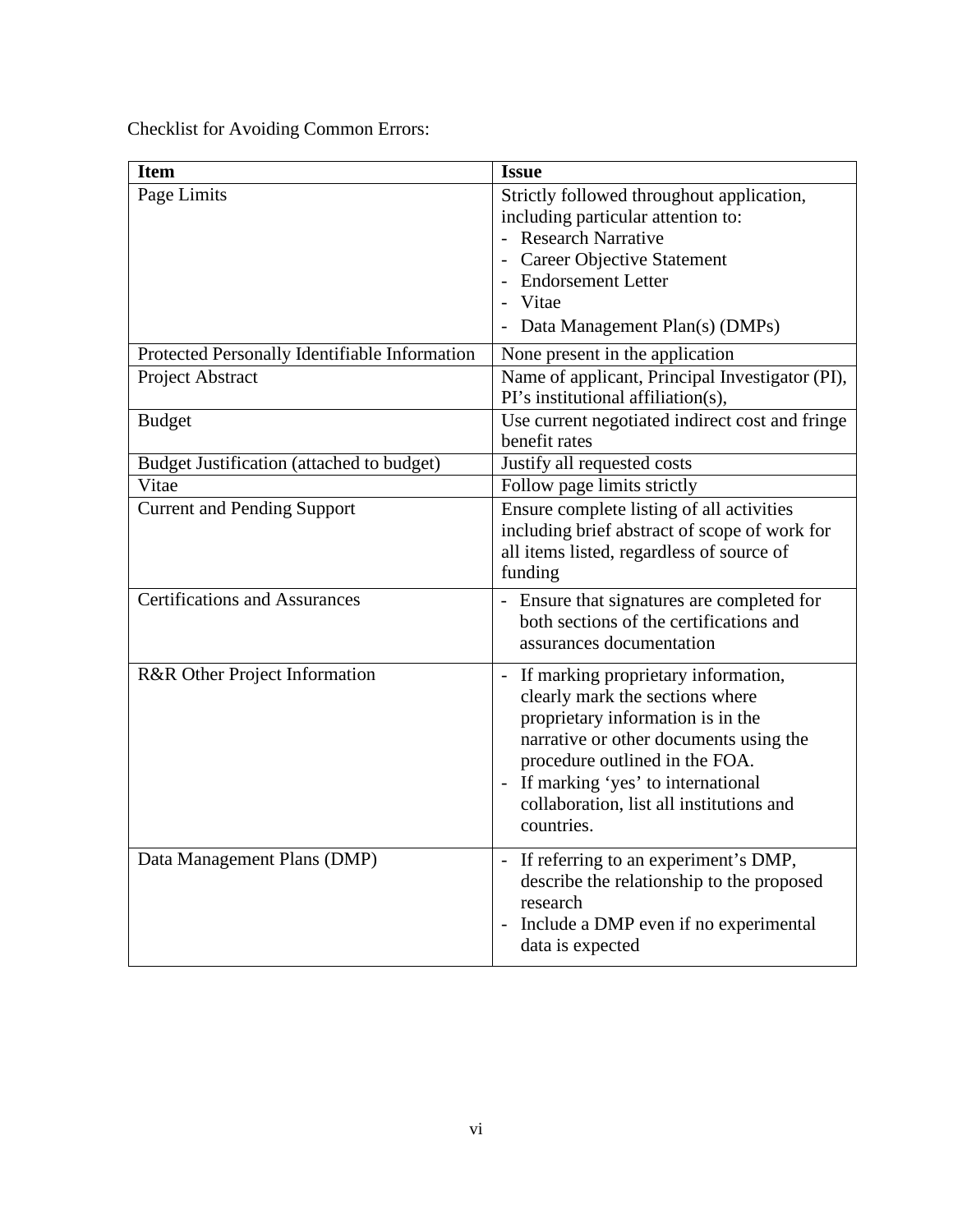### **LIST OF ACRONYMS**

| <b>CFR</b>        | <b>Code of Federal Regulations</b>                       |
|-------------------|----------------------------------------------------------|
| <b>CTD</b>        | <b>Crosscutting Technology Development</b>               |
| <b>DECP</b>       | Distinguished Early Career Program                       |
| <b>DMP</b>        | Data Management Plan                                     |
| <b>DOE</b>        | Department of Energy                                     |
| <b>FC R&amp;D</b> | Fuel Cycle Research and Development                      |
| <b>FFATA</b>      | Federal Funding and Transparency Act                     |
| <b>FOA</b>        | <b>Funding Opportunity Announcement</b>                  |
| <b>FSRS</b>       | <b>FFATA Subaward Reporting System</b>                   |
| <b>HBCU</b>       | <b>Historically Black Colleges and Universities</b>      |
| <b>THE</b>        | <b>Institution of Higher Education</b>                   |
| M&O               | <b>Management and Operating</b>                          |
| <b>M&amp;TE</b>   | Measuring and Test Equipment                             |
| <b>MSI</b>        | Minority-serving Institution                             |
| NE                | <b>Office of Nuclear Energy</b>                          |
| <b>NEAMS</b>      | Nuclear Energy Advanced Modeling and Simulation          |
| <b>NEET</b>       | <b>Nuclear Energy Enabling Technologies</b>              |
| <b>NRC</b>        | <b>Nuclear Regulatory Commission</b>                     |
| <b>NSUF</b>       | <b>Nuclear Science User Facilities</b>                   |
| <b>OMI</b>        | <b>Other Minority Institution</b>                        |
| $\mathbf{PI}$     | Principal Investigator                                   |
| PICS:NE           | DOE-NE Program Information Collection System             |
| PIE               | Post-irradiation Examination                             |
| QA                | <b>Quality Assurance</b>                                 |
| QOZ               | <b>Qualified Opportunity Zone</b>                        |
| <b>RC R&amp;D</b> | Reactor Concepts Research, Development and Demonstration |
| R&D               | <b>Research and Development</b>                          |
| <b>SAM</b>        | <b>System for Award Management</b>                       |
| <b>SMR</b>        | <b>Small Modular Reactor</b>                             |
|                   |                                                          |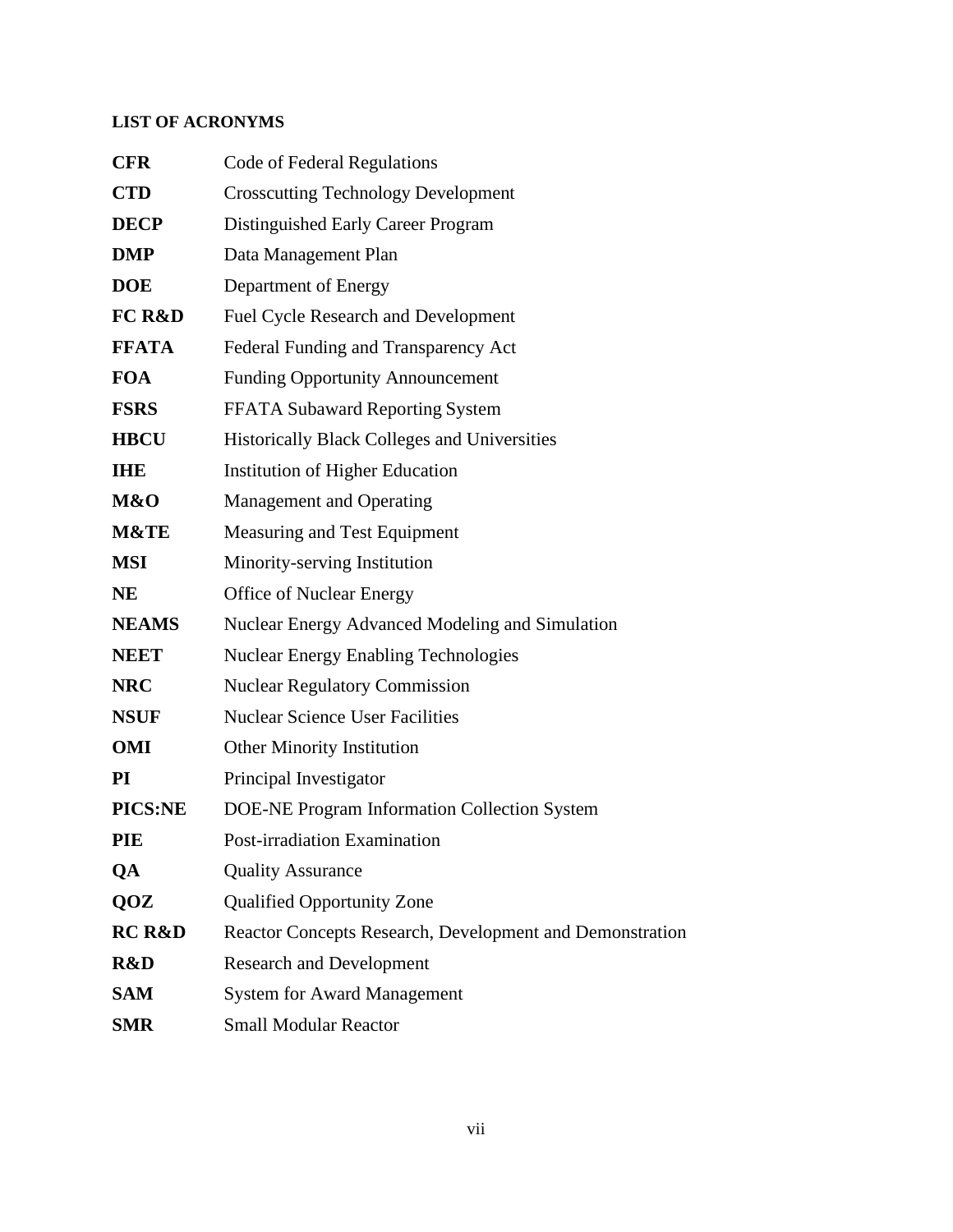#### **PART I – FUNDING OPPORTUNITY DESCRIPTION**

<span id="page-7-0"></span>General inquiries about this Funding Opportunity Announcement (FOA) should be directed to Andrew Ford at [fordaj@id.doe.gov.](http://energy.gov/gc/standard-intellectual-property-ip-provisions-financial-assistance-awards) Questions about the application system should be sent to [NEUP@inl.gov.](mailto:NEUP@inl.gov)

### <span id="page-7-1"></span>**A. SUMMARY**

The Distinguished Early Career Program (DECP) is the Department of Energy Office of Nuclear Energy's (DOE-NE) most prestigious award for faculty members beginning their independent careers. The intent of the program is to provide stable support at a sufficient level and duration to enable awardees to develop careers, not only as outstanding researchers but also as educators demonstrating commitment to teaching, learning, and dissemination of knowledge. DOE-NE encourages all eligible applicants, especially women, members of underrepresented minority groups, and persons with disabilities to apply.

This FOA is soliciting distinguished early career applications that provide a clear research and education plan that highlights the applicant's research and educational strengths, the research and education vision to support the development of the faculty member, research infrastructure, curriculum, and research outcomes that will advance the applicant's research focus while training the next generation of nuclear energy professionals. Applications should focus on DOE-NE mission areas.

**Integration of Research and Education -** All applications should describe an integrated path that will lead to a successful career as an outstanding researcher, educator, and contributor to the broader nuclear energy community. DOE-NE recognizes that there is no single approach to an integrated research and education plan but encourages all applicants to think creatively about the reciprocal relationship between the proposed research and education activities and how they may inform each other in their career development as both outstanding researchers and educators. These plans should reflect the proposer's own disciplinary and educational interests and goals, as well as the needs and context of their organization. Because there may be different expectations within different disciplinary fields and/or different organizations, a wide range of research and education activities may be appropriate for this program.

DOE-NE's mission is to advance nuclear energy science and technology to meet U.S. energy, environmental, and economic needs.

NE has identified goals to address challenges in the nuclear energy sector, to help realize the potential of advanced technology, and to leverage the unique role of the government in spurring innovation:

- 1. Enable continued operation of existing U.S. nuclear reactors
- 2. Enable deployment of advanced nuclear reactors
- 3. Develop advanced nuclear fuel cycles and spent nuclear fuel management options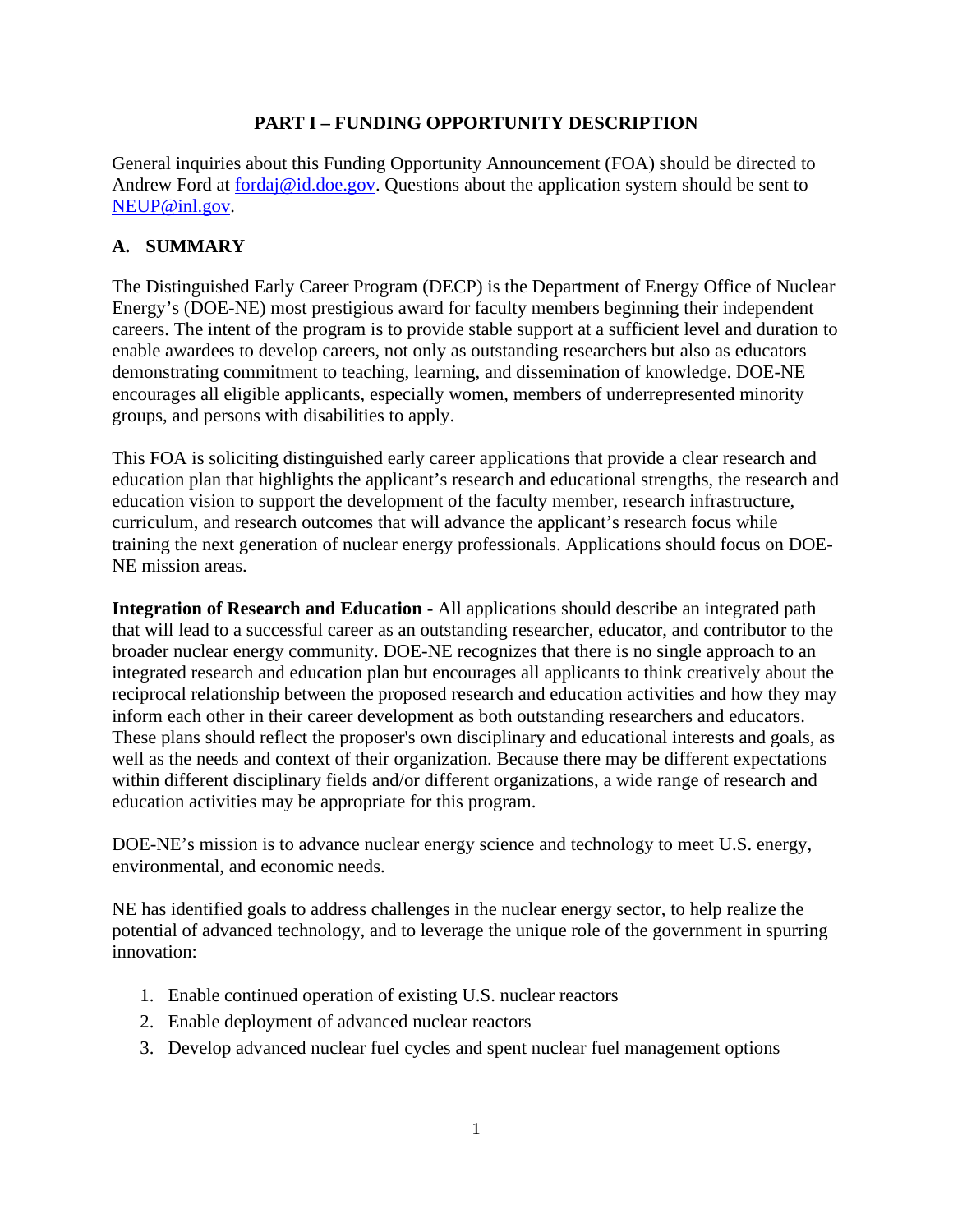All applications submitted under this FOA must demonstrate a strong tie to the mission.

NE conducts crosscutting nuclear energy research and development (R&D), and associated infrastructure support activities, to develop innovative technologies that offer the promise of dramatically improved performance for its mission needs as stated above, while maximizing the impact of DOE resources.

NE strives to promote integrated and collaborative research conducted by national laboratory, university, industry, and international partners in conjunction with NE's programs, and to deploy innovative nuclear energy technologies to the market in order to meet the strategic goals and optimize the benefits of nuclear energy. NE funds research activities, through both competitive and direct mechanisms, as required to best meet those goals. This approach ensures a balanced R&D portfolio and encourages new nuclear power deployment with creative solutions to the universe of nuclear energy challenges. NEUP utilizes up to 20% of funds appropriated to NE's R&D program for university-based infrastructure support and R&D in key NE program-related areas: Fuel Cycle Research and Development (FC R&D), Reactor Concepts Research, Development and Demonstration (RC RD&D), and Nuclear Energy Advanced Modeling and Simulation (NEAMS). Nuclear Energy Enabling Technologies Crosscutting Technology Development (NEET CTD) supports national laboratory and university-led crosscutting research. By establishing the Nuclear Science User Facilities (NSUF) in 2007, DOE-NE opened up nocost access to world-class nuclear research facilities such as material test reactors, beam lines, and post-irradiation examination facilities to researchers from U.S. universities, industry, and national laboratories.

## <span id="page-8-0"></span>**B. MAJOR NE FUNDED RESEARCH PROGRAMS**

### <span id="page-8-1"></span>**B.1 Fuel Cycle Research and Development (FC R&D) Program**

The mission of the FC R&D program is to develop used nuclear fuel management strategies and technologies to support meeting the federal government responsibility to manage and dispose of the nation's commercial used nuclear fuel and high-level waste and to develop sustainable fuel cycle technologies and options that improve resource utilization and energy generation, reduce waste generation, enhance safety, and limit proliferation risk.

The program's vision is that by mid-century, strategies and technologies for the safe, long-term management and eventual disposal of U.S. commercial used nuclear fuel, and any associated fuel cycle technologies that enhance the accident tolerance of light water reactors and enable sustainable fuel cycles, are demonstrated and deployed. Together, these technologies and solutions support the enhanced availability, affordability, safety, and security of nucleargenerated electricity in the United States.

Current challenges include the development of high burn-up fuel and cladding materials to withstand irradiation for longer periods of time with improved accident tolerance; simplified materials recovery technologies; waste management technologies including storage, transportation, and disposal; proliferation risk reduction methods; and processes and tools to evaluate and communicate sustainable fuel cycle system options.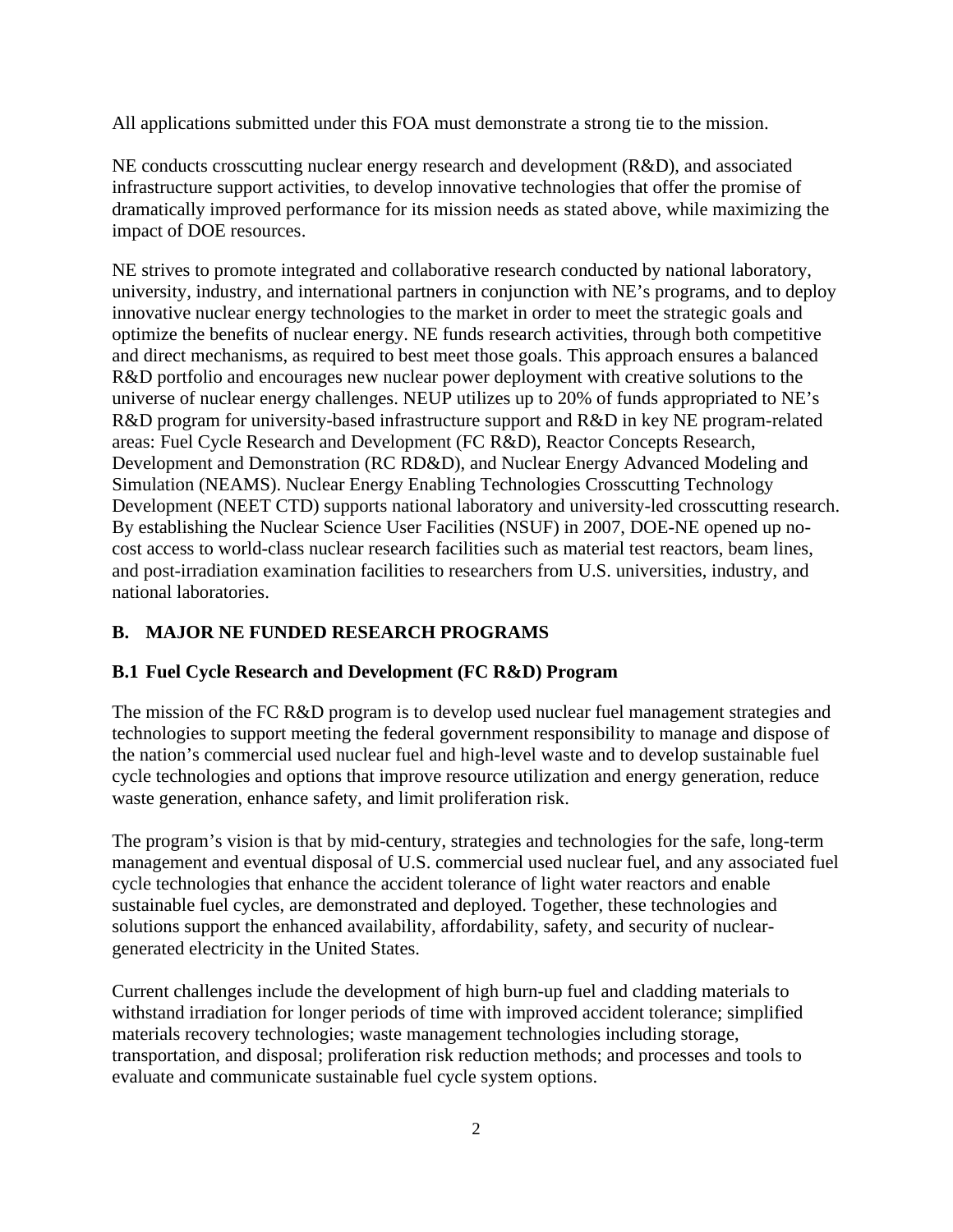| FC R&D Points of Contact (POC) Table |
|--------------------------------------|
|--------------------------------------|

| <b>Program POC</b> | <b>Program Area</b>                                                                                    | <b>Contact</b>                    |
|--------------------|--------------------------------------------------------------------------------------------------------|-----------------------------------|
| Frank Goldner      | Advanced Fuels / Accident<br><b>Tolerant Fuels</b>                                                     | Frank.Goldner@nuclear.energy.gov  |
| Kenneth Kellar     | Advanced Fuels / Advanced<br><b>Reactor Fuels</b>                                                      | Kenneth.Kellar@nuclear.energy.gov |
| Stephen Kung       | Material Recovery and Waste<br>Form Development – Aqueous<br>Separation and Molten Salt<br>Separations | Stephen.Kung@nuclear.energy.gov   |
| Kimberly Gray      | Material Recovery and Waste<br>Form Development – Waste<br>Form and Off-gas                            | Kimberly.Gray@nuclear.energy.gov  |
| Sue Lesica         | Materials R&D                                                                                          | Sue.Lesica@nuclear.energy.gov     |

### <span id="page-9-0"></span>**B.2 Reactor Concepts Research, Development, and Demonstration (RC RD&D) Program**

The RC RD&D program conducts RD&D on existing and advanced reactor designs and technologies to enable industry to address technical challenges with maintaining the existing fleet of nuclear reactors, and to promote the development of a robust pipeline of advanced reactor designs and technologies, and supply chain capabilities. Program activities are designed to address technical, cost, safety, and security issues associated with the existing commercial light water reactor fleet and advanced reactor technologies, such as small modular reactor (SMR) and microreactor designs, fast reactors using liquid metal coolants, and high-temperature reactors using gas or liquid salt coolants.

| <b>RC RD&amp;D POC Table</b> |  |
|------------------------------|--|
|                              |  |

| <b>Program POC</b> | <b>Program Area</b>                                                               | <b>Contact</b>                       |
|--------------------|-----------------------------------------------------------------------------------|--------------------------------------|
| Alison Hahn        | <b>Light Water Reactor</b><br>Sustainability (LWRS) -<br><b>Physical Security</b> | Alison.Hahn@nuclear.energy.gov       |
| <b>Bill Walsh</b>  | $LWRS - Plant$<br>Modernization and Risk<br><b>Informed Systems Analysis</b>      | William. Walsh @ nuclear.energy.gov  |
| Sue Lesica         | $LWRS - Materials R&D$                                                            | Sue.Lesica@nuclear.energy.gov        |
| Jason Marcinkoski  | LWRS – Flexible Plant<br><b>Operation and Generation</b>                          | Jason.Marcinkoski@nuclear.energy.gov |
| Diana Li           | Microreactor Program and<br><b>High Temperature Gas</b><br>Reactor                | $Diana.Li@nuclear-energy.gov$        |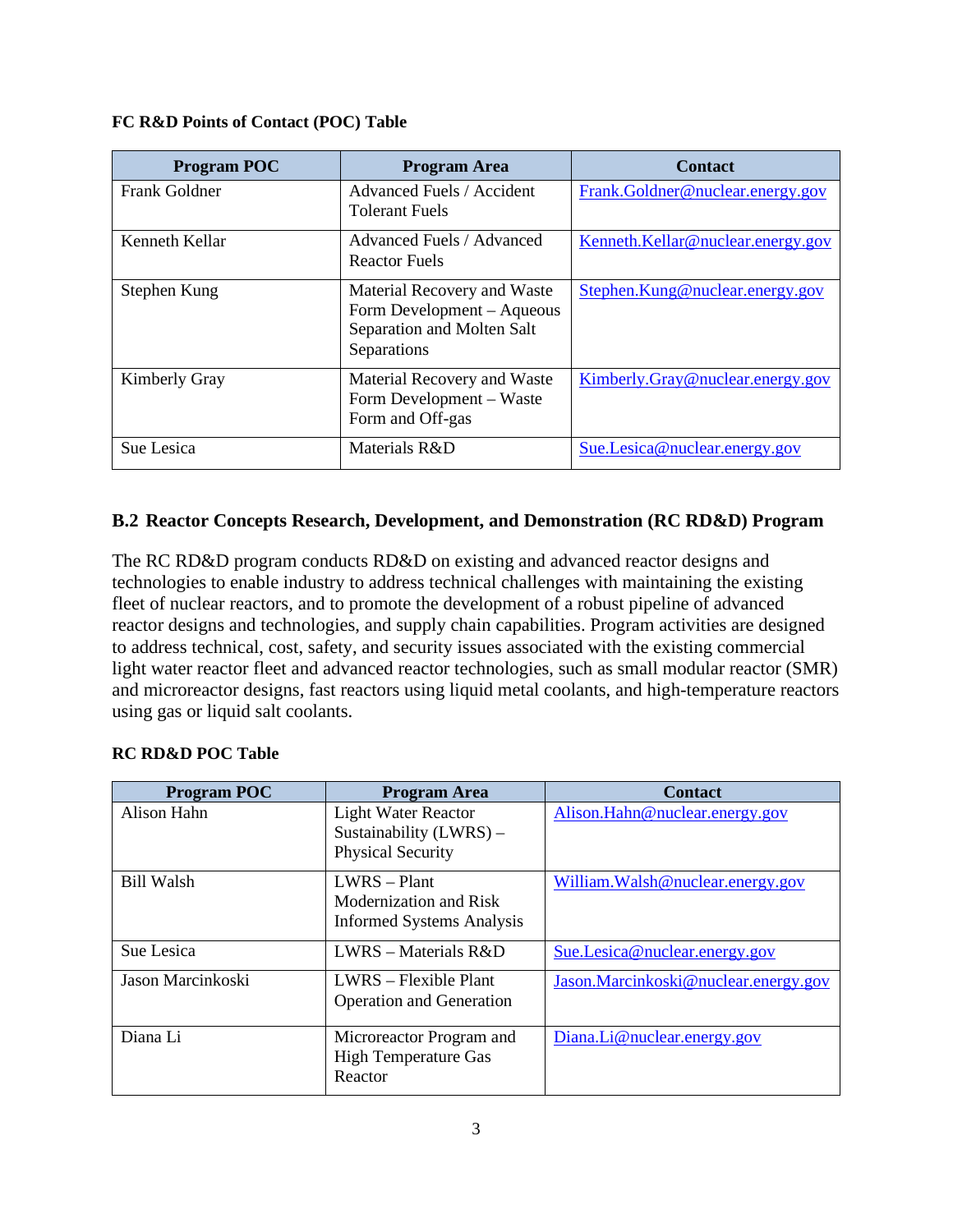| <b>Program POC</b>    | <b>Program Area</b>                                           | <b>Contact</b>                      |
|-----------------------|---------------------------------------------------------------|-------------------------------------|
| <b>Dylan Prevost</b>  | <b>High Temperature Gas</b><br>Reactor                        | Dylan.Prevost@nuclear.energy.gov    |
| <b>Brian Robinson</b> | Molten Salt Reactor (MSR)<br>and Sodium Fast Reactor<br>(SFR) | Brian.Robinson@nuclear.energy.gov   |
| Janelle Eddins        | <b>Advanced Reactor</b><br><b>Regulatory Development</b>      | Janelle.Eddins@nuclear.energy.gov   |
| Becky Onuschak        | <b>Advanced Small Modular</b><br>Reactor RD&D                 | Rebecca.Onuschak@nuclear.energy.gov |
| Alison Hahn           | <b>Advanced Reactor</b><br>Safeguards                         | Alison.Hahn@nuclear.energy.gov      |

#### <span id="page-10-0"></span>**B.3 Nuclear Energy Advanced Modeling and Simulation (NEAMS) Program**

The mission of the NEAMS program is to accelerate early-stage development of advanced reactor concepts and enable improved economics of new and existing designs by providing leading-edge computational tools to U.S. industry. The primary program objective is to develop and deploy these predictive tools and methods to industry, academia, and government, including the Nuclear Regulatory Commission (NRC), for research, analysis, design, and regulatory acceptance of advanced reactor and fuel cycle systems. These advanced computational tools employ scalable simulation methods on high-performance computing architectures, in combination with a science-based, mechanistic approach to physics modeling, to allow scientists and engineers to better understand reactor materials properties and coupled phenomena in nuclear energy systems. Consequently, these tools span length scales from atomic to mesoscale to engineering scale, and time scales from picoseconds to seconds to days. These tools are currently being used to move certain advanced reactor concepts forward to commercialization in several key ways, including design optimization, which is required to fully realize the economic and technological advantages of those concepts. NEAMS capabilities also support development of advanced nuclear fuels, design and analysis of nuclear fuel experiments, and expansion of NRC confirmatory analysis capabilities in the advanced reactor area.

#### **NEAMS POC Table**

| <b>Program POC</b> | <b>Program Area</b> | <b>Contact</b>                     |
|--------------------|---------------------|------------------------------------|
| Dave Henderson     | <b>NEAMS</b>        | David.Henderson@nuclear.energy.gov |

#### <span id="page-10-1"></span>**B.4 Nuclear Energy Enabling Technologies (NEET) Crosscutting Technology Development (CTD)**

The NEET CTD program conducts R&D in crosscutting technologies that directly support and enable the development of new and advanced reactor designs and fuel cycle technologies. These technologies will advance the state of nuclear technology, improve its competitiveness, and promote continued contribution to meeting our nation's energy and environmental challenges.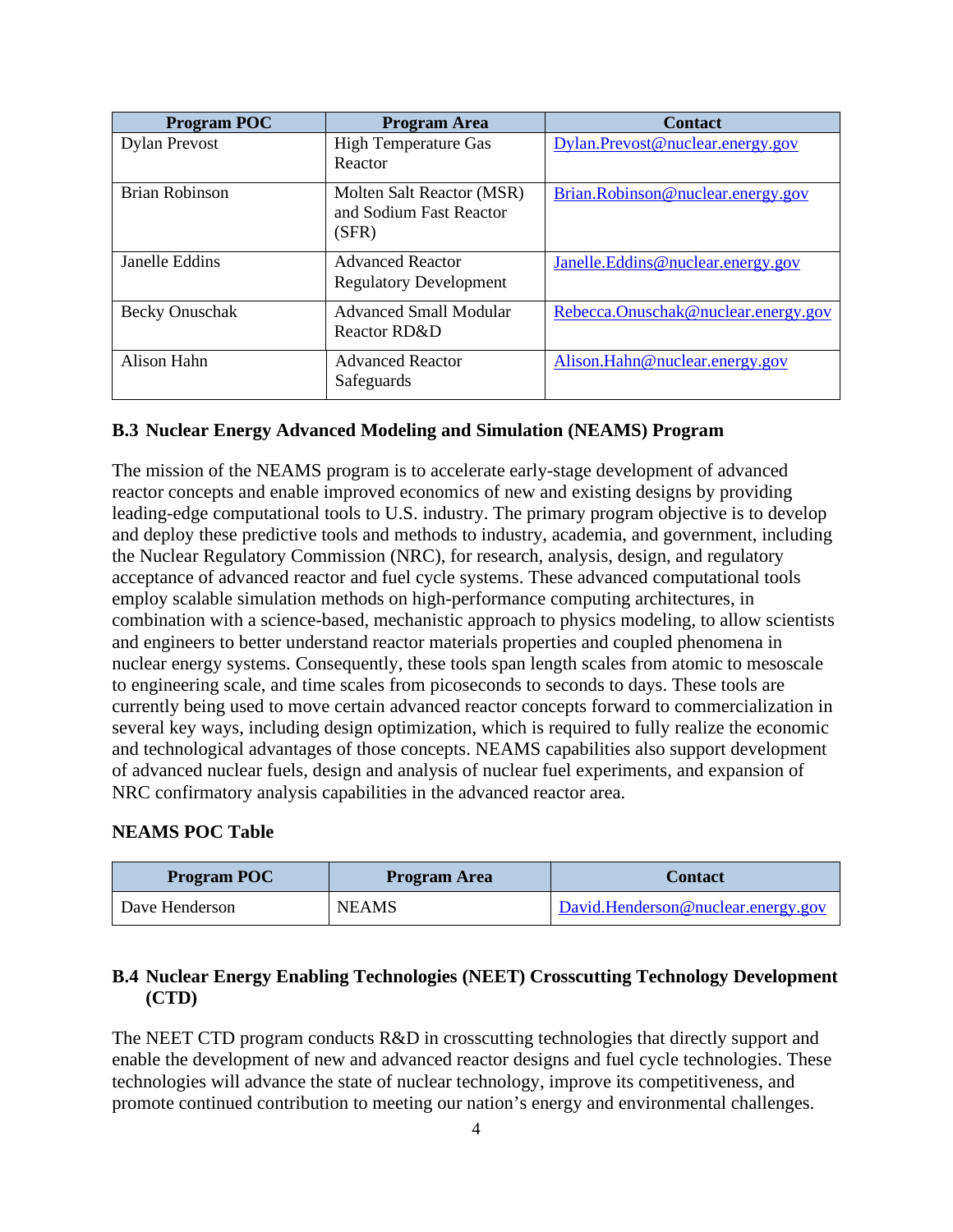The activities undertaken in this program complement those within the RC RD&D and FC R&D programs and support the DOE-NE mission. See Part I A. The knowledge generated through these activities will allow NE to address key challenges affecting nuclear reactor and fuel cycle deployment with a focus on crosscutting innovative technologies.

## **NEET-CTD POC Table**

| <b>Program POC</b>    | <b>Program Area</b>                                         | <b>Contact</b>                           |
|-----------------------|-------------------------------------------------------------|------------------------------------------|
| Dan Nichols           | Advanced Sensors and<br>Instrumentation                     | Daniel.Nichols@nuclear.energy.gov        |
| Dirk Cairns-Gallimore | Advanced Materials and<br><b>Manufacturing Technologies</b> | Dirk.Cairns-Gallimore@nuclear.energy.gov |
| Becky Onuschak        | <b>Cyber Security</b>                                       | Rebecca.Onuschak@nuclear.energy.gov      |
| Jason Marcinkoski     | <b>Integrated Energy Systems</b>                            | Jason.Marcinkoski@nuclear.energy.gov     |

## <span id="page-11-0"></span>**B.5 Nuclear Science User Facilities (NSUF)**

DOE-NE funds access to world-class capabilities to facilitate the advancement of nuclear science and technology. This mission is supported by providing access, at no cost to the user, to state-ofthe-art experimental irradiation testing and post-irradiation examination (PIE) facilities as well as technical assistance, including the design and analysis of reactor experiments. This unique model is best described as a distributed partnership with each facility bringing exceptional capabilities and expertise to the relationship, including reactors, beamlines, state-of-the-art instruments, hot cells and, most importantly, expert technical and scientific assistance. Together, these capabilities and people create a nation-wide infrastructure that allows the best ideas to be proven using the most advanced capabilities. Through NSUF, researchers and their collaborators are building on current knowledge to better understand the complex behavior of materials and fuels under irradiation.

### **NSUF POC Table**

| <b>Program POC</b> | Program Area | Contact                            |
|--------------------|--------------|------------------------------------|
| Tansel Selekler    | <b>NSUF</b>  | Tansel.Selekler@nuclear.energy.gov |

Past university research can be found at **neup**.gov.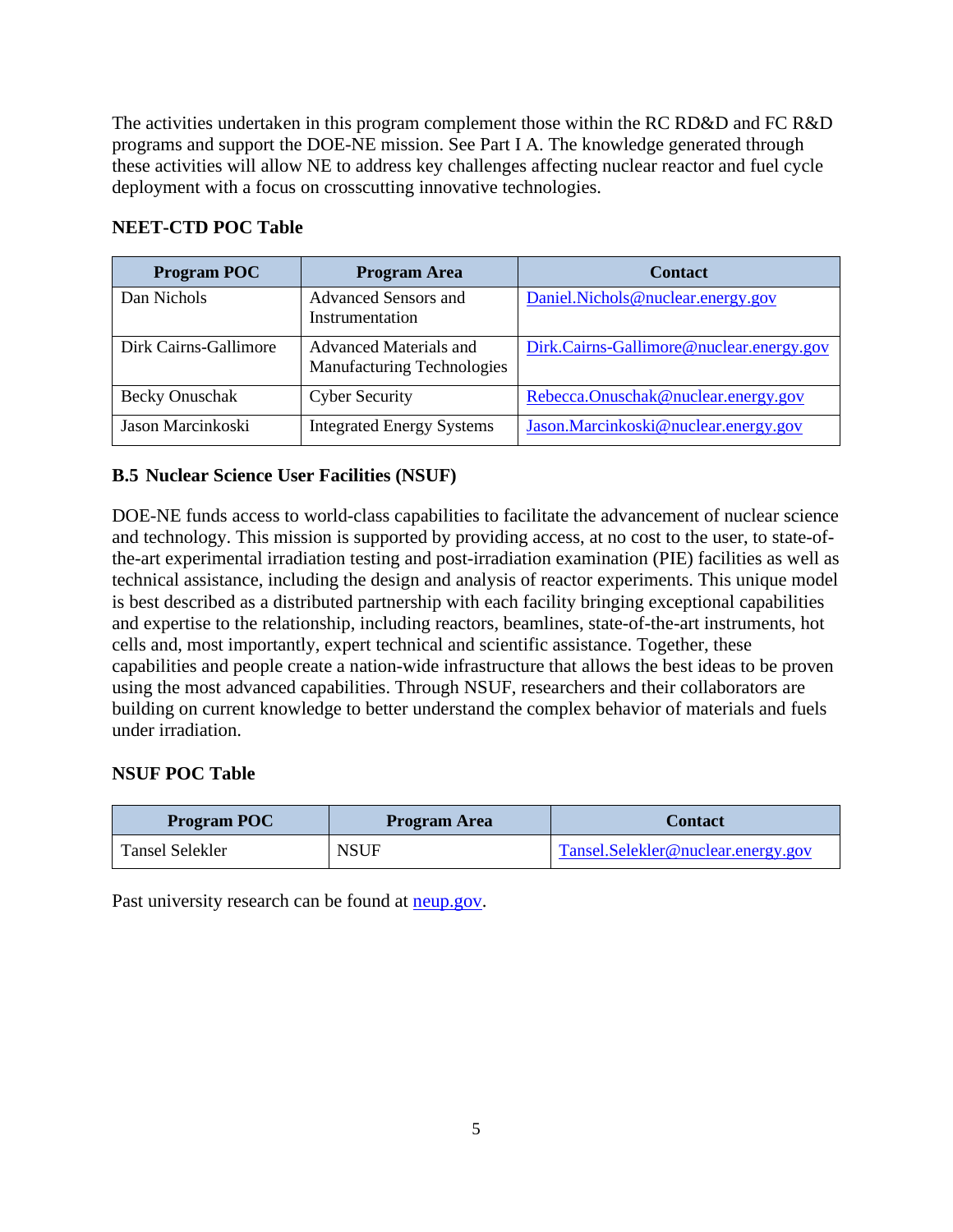#### **PART II – AWARD INFORMATION**

#### <span id="page-12-1"></span><span id="page-12-0"></span>**A. TYPE OF AWARD INSTRUMENT**

<span id="page-12-2"></span>DOE anticipates awarding grants under this FOA.

### **B. ESTIMATED FUNDING**

DOE anticipates that, subject to the availability of future year appropriations, a total of \$2,500,000 in current fiscal year funds will be used to support awards under this FOA. Awards are fully funded in the first project year.

DOE is under no obligation to pay for any costs associated with preparation or submission of applications. DOE reserves the right to fund, in whole or in part, any, all, or none of the applications submitted in response to this FOA.

## <span id="page-12-3"></span>**C. MAXIMUM AND MINIMUM AWARD SIZE**

The total number of awards will depend on the number of meritorious applications and the availability of appropriated funds. The ceiling and floor for this FOA are the same. The maximum award for the DECP is \$625,000 over five years.

#### **Additional Notes**

Requested funding may vary year-by-year to accommodate the real and expected needs of the proposed research. The average DEC award supports the Principal Investigator (PI), research staff under the PI's direction (including postdocs and graduate students), equipment (including fabrication), and other necessary costs (materials, supplies, and travel).

### <span id="page-12-4"></span>**D. EXPECTED NUMBER OF AWARDS**

DOE anticipates up to 4 awards under this FOA. The exact number of awards will depend on the number of meritorious applications and the availability of appropriated funds.

### <span id="page-12-5"></span>**E. ANTICIPATED AWARD SIZE**

DOE expects the typical award size to be around \$625,000 over five years.

### <span id="page-12-6"></span>**F. PERIOD OF PERFORMANCE**

<span id="page-12-7"></span>DOE anticipates making awards with a project period of 5 years.

### **G. TYPE OF APPLICATION**

DOE will only accept new applications under this FOA.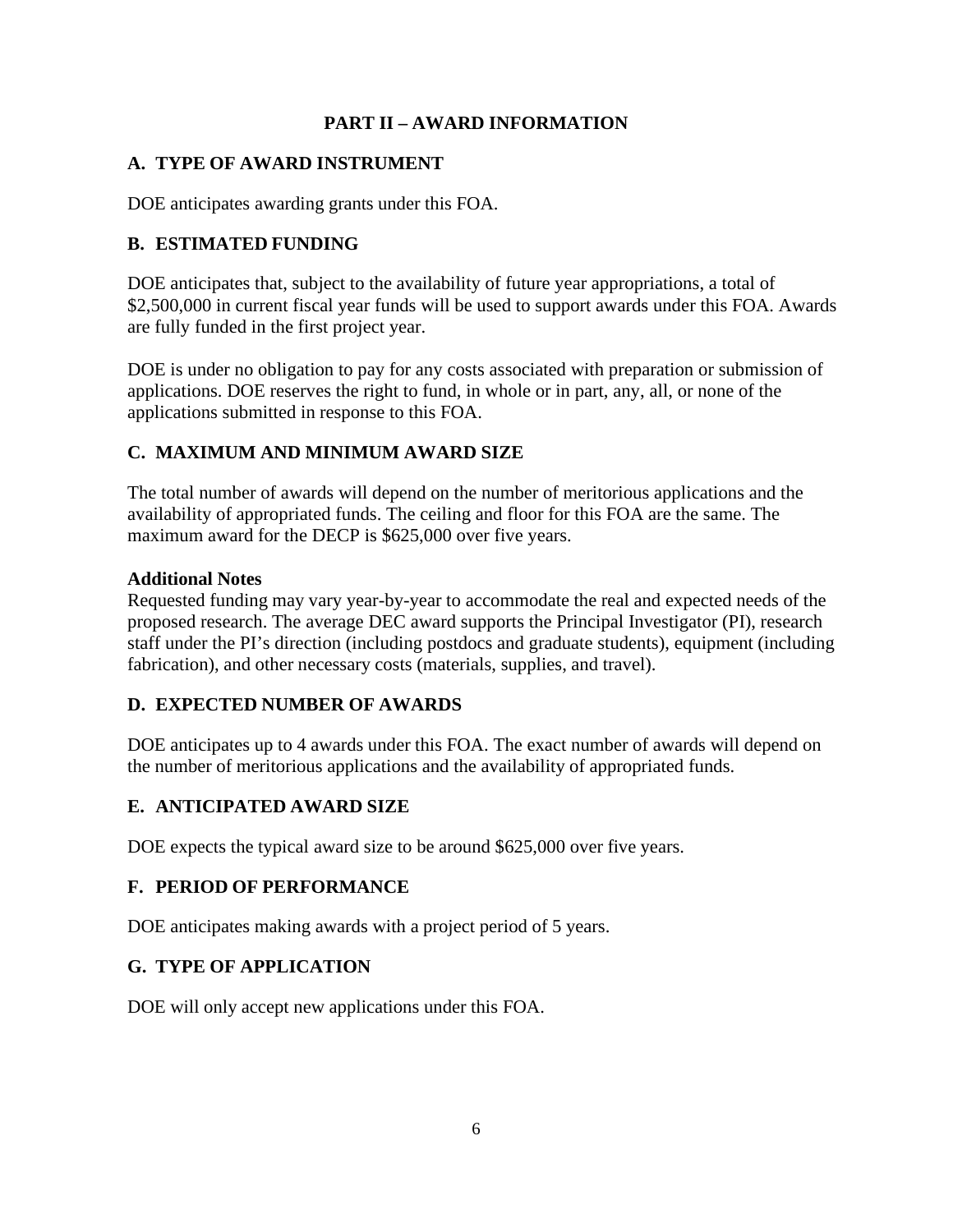### **PART III – ELIGIBILITY INFORMATION**

#### <span id="page-13-1"></span><span id="page-13-0"></span>**A. ELIGIBLE APPLICANTS**

In accordance with 2 CFR 910.126 - Competition, eligibility for award is restricted to eligible individuals from U.S. IHEs, in accordance with information described in Part III C of this FOA.

The act of submitting an application implies that the submitting institution has checked, confirmed, and certifies that the PI is eligible, as outlined in Part III [C.](#page-13-3)

#### **Institutions of Higher Education**

Applications must be submitted through a U.S. academic institution. An employee with a joint appointment between a university and a DOE national laboratory can apply through the IHE if the IHE pays their salary and provides their benefits.

#### <span id="page-13-2"></span>**B. COST SHARING**

<span id="page-13-3"></span>Cost sharing is not required.

#### **C. ELIGIBLE INDIVIDUALS**

Eligible individuals with the skills, knowledge, and resources necessary to carry out the proposed research as a PI are invited to work with their organizations to develop an application for assistance. Individuals from underrepresented groups, those with disabilities, and people from all geographic and economic backgrounds, are encouraged to apply.

In addition, DOE-NE strives to ensure energy justice and is fully committed to broadening the inclusion and contribution of those communities that have been historically underserved within its programs. Eligible PIs from minority-serving institutions (MSIs), Historically Black Colleges and Universities (HBCUs), or institutions located in overburdened and underserved communities are highly encouraged to apply to this FOA.

PIs of comparable early career awards funded by other federal agencies or entities are not eligible. PIs of early career awards with smaller funding amounts, can be eligible. Proposed research for this submission must have a scope different from that already funded by any organization.

PIs must be untenured assistant or associate professors on the tenure track. There can be no co-PIs.

Extensions to eligibility will be considered for individuals who have had a major life event requiring an extended absence (3 months or longer) from the workplace including, but not limited to, active military service, an absence due to personal disability, or an absence covered by the Family and Medical Leave Act. Requests for extended eligibility must be made by including in the application a letter signed by the dean, research vice president, or equivalent official stating that the proposed PI will have, as of the application deadline. The request for an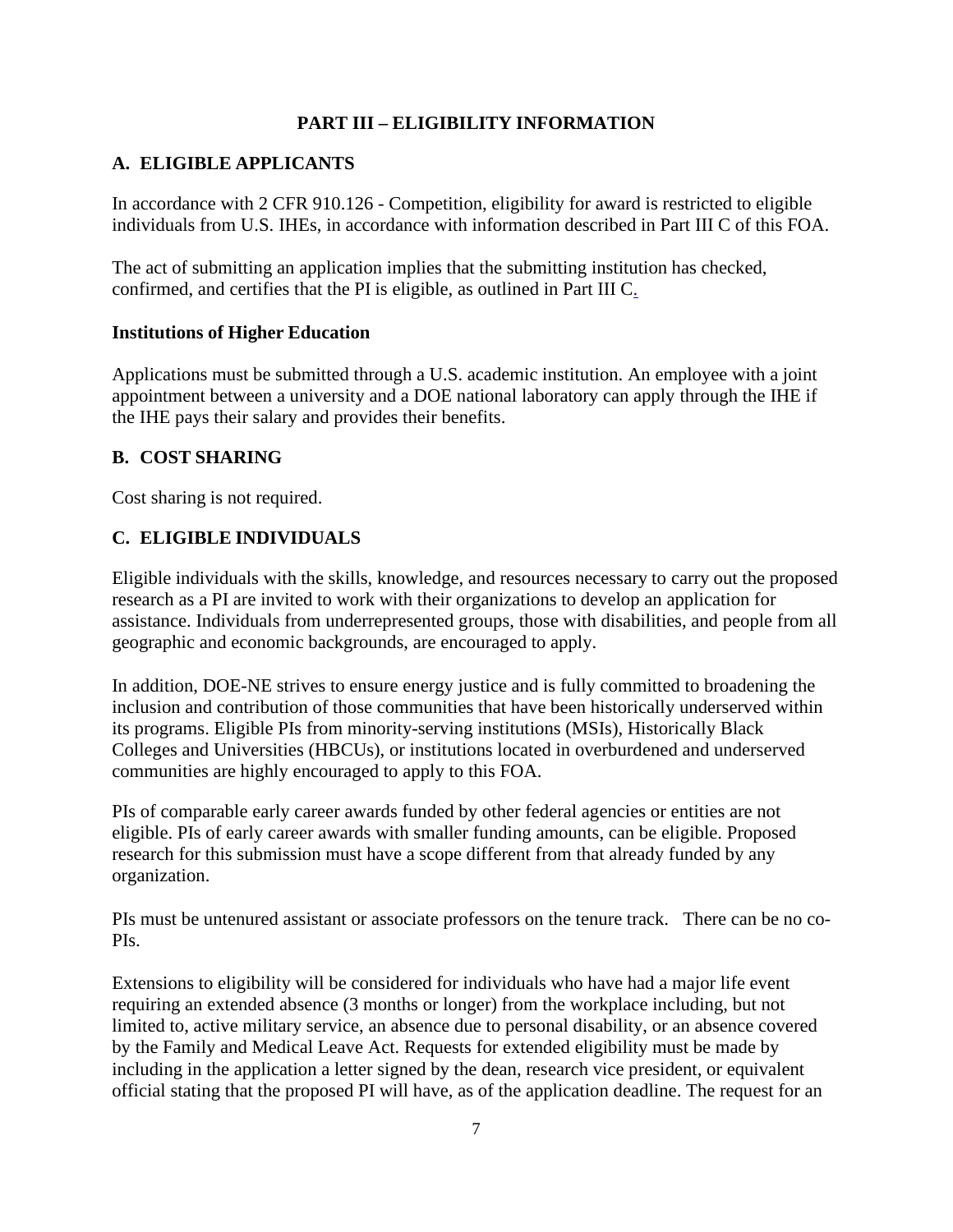eligibility extension will be evaluated as part of the application assessment.

PIs must adhere to the respective eligibility standards below.

The eligibility requirements improve the quality of applications submitted and encourage those who are strong candidates to submit applications to the program.

The PI must be an **untenured** assistant or associate professor on the tenure track at a U.S. academic institution as of the deadline for the application. The PI must be employed in the eligible position as of the closing date for this FOA.

## <span id="page-14-0"></span>**D. LIMITATIONS ON SUBMISSIONS**

Only one application on behalf of a PI may be submitted in any given NE DECP competition. A PI may not participate in more than three NE DECP competitions.

Applicants can only be awarded one NE DECP award. Applicants are not eligible for award if the applicant has already been awarded other comparable federal early career awards.

Research objectives for this opportunity must be distinct from current or past funded DOE-NE projects that the applicant has participated in as a lead PI, co-PI, or collaborator.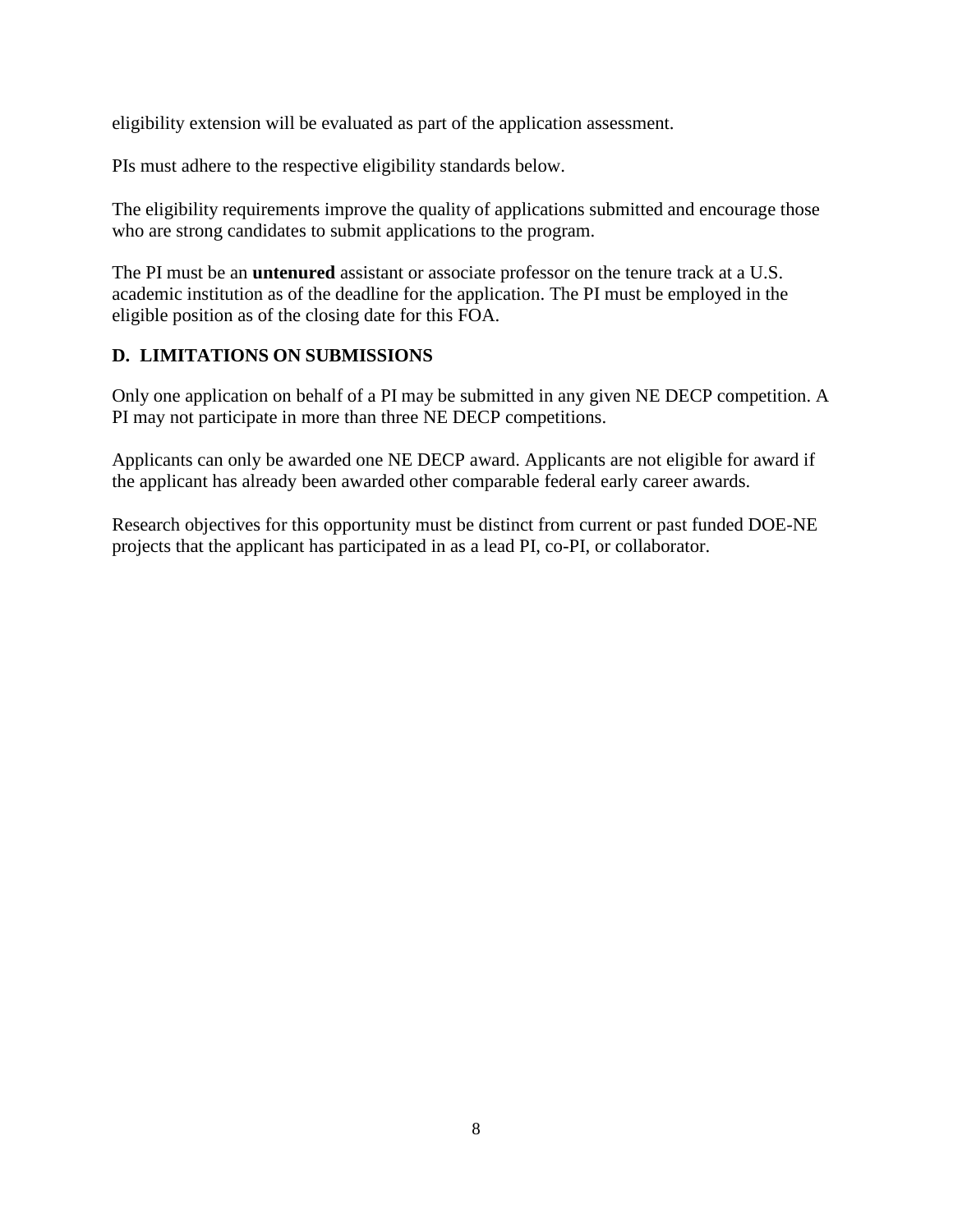### **PART IV – APPLICATION AND SUBMISSION INFORMATION**

## <span id="page-15-1"></span><span id="page-15-0"></span>**A. ADDRESS TO REQUEST APPLICATION PACKAGE**

Electronic applications and instructions are available at the [NEUP website.](https://neup.inl.gov/SitePages/Home.aspx) To access these materials, (1) go to [www.NEUP.gov,](mailto:NEUP@inl.gov) (2) select "Sign In" from the top right hand corner of the screen, (3) enter your user credentials, (4) select "Applications" from the menu, and (5) click on "Create New Application" for the type of application you are creating. Apply at [www.NEUP.gov.](mailto:NEUP@inl.gov)

Paper copies of the application package can be requested at:

INR Integration Office Attn: Drew Thomas PO Box 1625 MS 3730 Idaho Falls, Idaho 83415

Telephone: 208-526-1602 Fax: 208-526-1844

## <span id="page-15-2"></span>**B. DOCUMENT FORMAT REQUIREMENTS**

All non-budget documentation (use templates where provided) is to be prepared using standard  $8.5" \times 11"$  paper with 1-inch margins (top, bottom, left, right), using a font size no smaller than Times New Roman 11 point. This is a requirement for all pages included in the document, i.e., table of contents, references, etc. The preferred file format is Adobe Portable Document Format (PDF) for all documents except for spreadsheets. All spreadsheets are to be uploaded in Excel file format to the online application. Do **NOT** lock any cells in the spreadsheet.

Applicants must comply with all pertinent page limitations. Any text (including references and data tables) in a document that does not adhere to the requirements listed above (except graphics, graphs, charts, and equations) will be removed from the document and will not be reviewed. DOE reserves the right to dismiss applications that violate formatting requirements. Signature blocks must be signed by the designated official.

Documents should be saved using the document naming suggestion at the bottom of each document description. The tracking ID will automatically be generated by the application system and can be found at the top of the application form under "Tracking ID."

DOE reserves the right to dismiss applications which it deems, after initial review, to lack enough detail for reviewers to adequately judge technical merit. Applications submitted with corrupted, incomplete, or incorrect files may be dismissed without further review.

## <span id="page-15-3"></span>**C. CONTENT AND FORM FOR APPLICATIONS**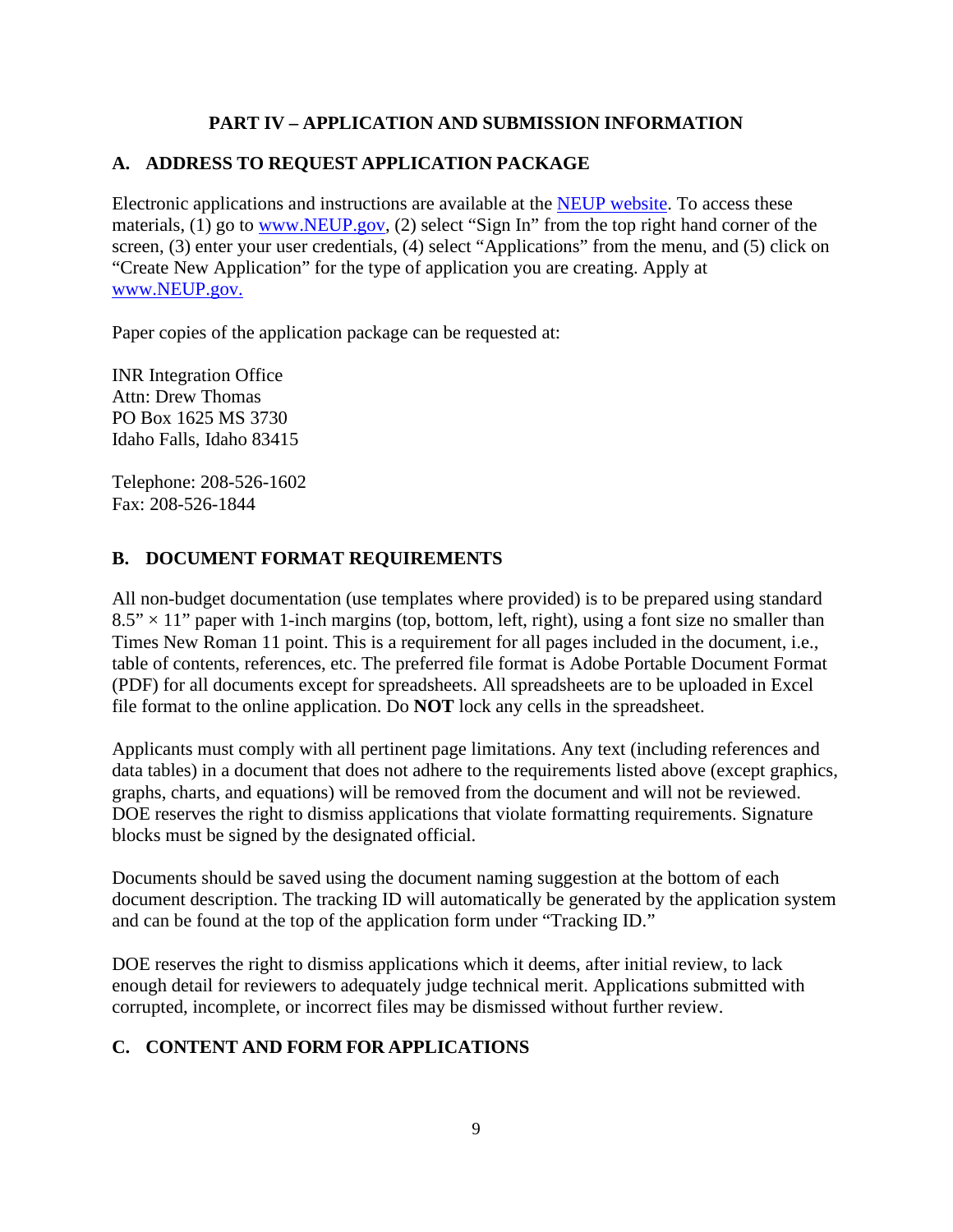#### <span id="page-16-0"></span>**C.1 SF-424 Research and Related (R&R)**

Applicants shall complete the SF-424, R&R form, available at [www.NEUP.gov,](http://www.neup.gov/) and upload a completed PDF copy of the form with the application.

Name File: 2022 SF424RR "Insert Tracking ID #"

#### <span id="page-16-1"></span>**C.2 Research and Related Other Project Information**

Applicants shall complete items 1–6 on the R&R Other Project Information form available at [www.NEUP.gov](http://www.neup.gov/) and upload a completed PDF copy of the form. Items 7-12 will be completed in the application form and do not need to be completed here.

Name File: 2022 R&R Other Project Information "Insert Tracking ID #"

#### <span id="page-16-2"></span>**C.3 Project Abstract**

The project abstract must contain a summary of the proposed activity and be suitable for dissemination to the public. It should be a self-contained document that identifies the name of the applicant; the project PI); the project title; a list of major deliverables; the scope and objectives of the project; a description of the project, including major tasks (phases, planned approach, etc.) and methods to be employed; the potential impact of the project (i.e., benefits, outcomes); and major participants (for collaborative projects). This document must not include any proprietary or sensitive business information, as DOE-NE may make it available to the public after awards are made.

Name File: 2022 Technical Abstract "Insert Tracking ID #"; 1-page limit (use provided [Template](mailto:NEUP@inl.gov) on the application site)

### <span id="page-16-3"></span>**C.4 Project Narrative**

The integrated research and education project narrative **must not exceed a page limit of 10 pages** of technical information, including title page, table of contents, charts, graphs, maps, photographs, and other pictorial presentations, when printed using standard letter-size (8.5 x 11 inch) paper with 1-inch margins (top, bottom, left, and right).The font must not be smaller than 11 point. Merit reviewers will only consider the number of pages within the specified 10 pages. Unlimited references are allowable at the bottom of the narrative beyond the limited 10 page project narrative described above.

Do not include any Internet addresses (URLs) that provide supplementary or additional information that constitutes a part of the application. Merit reviewers are not required to access Internet sites; however, Internet publications in a list of references will be treated identically to print publications.

**Background/Introduction:** Explanation of the importance and relevance of the proposed work , as well as a review of the relevant literature.

**Project Objectives:** This section should provide a clear, concise statement of the specific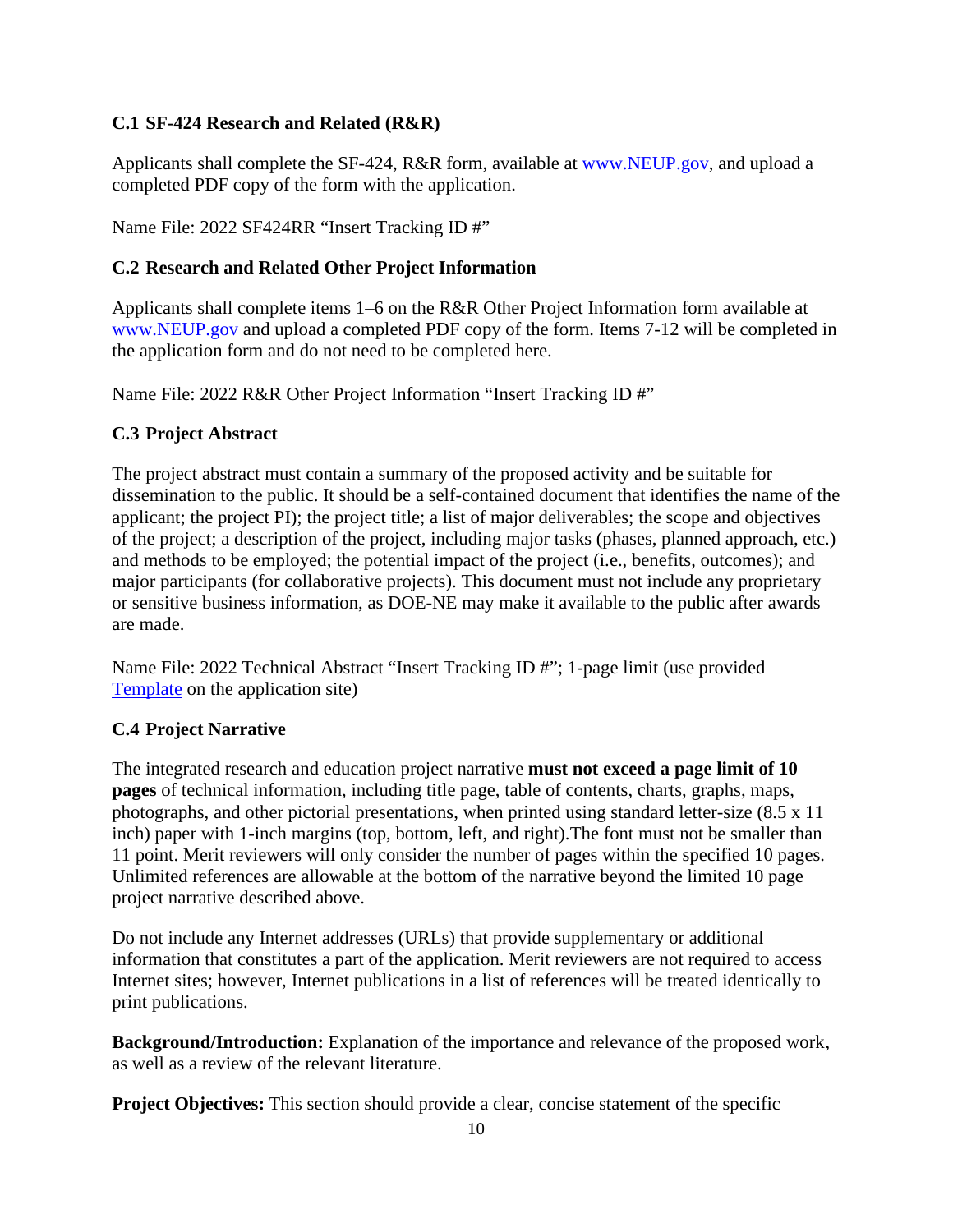objectives/aims of the proposed project.

**Proposed Research and Methods:** Identify the hypotheses to be tested (if any) and details of the methods to be used, including the integration of experiments with theoretical and computational research efforts.

**Integration of Research and Educational Activities:** Identify the educational aspects of the application and details about the methods and approaches the PI will use to integrate educational activities into overall project activities.

**Timetable of Activities:** Timeline for all major activities including anticipated milestones and deliverables.

This comprises the research plan for the project. It should contain enough background material in the introduction, including review of the relevant literature, to demonstrate sufficient knowledge of the state of the science. The majority of the narrative should be devoted to a description and justification of the proposed project, including details of the method to be used. It should also include a timeline for the major activities of the proposed project and should indicate which project personnel will be responsible for which activities.

There should be no ambiguity about which personnel will perform particular parts of the project, and the time at which these activities will take place.

<span id="page-17-0"></span>Name File: 2022 Research Narrative "Insert Tracking ID #"; 10-page limit

### **C.5 Vitae**

Provide a biographical vitae for the PI listed in Section A of the R&R Budget form.

- Contact information.
- Education and Training: Provide institution, major/area, degree, and year for undergraduate, graduate, and postdoctoral training.
- Research and Professional Experience: Beginning with the current position list, in chronological order (newest to oldest), professional/academic positions with a brief description.
- Publications: Provide a list of publications most closely related to the proposed project. For each publication, identify the names of all authors (in the same sequence in which they appear in the publication), the article title, book or journal title, volume number, page numbers, year of publication, and website address if available electronically.
- Patents, copyrights, and software systems developed may be provided in addition to or substituted for publications.
- Synergistic Activities: List any professional and scholarly activities related to the effort proposed.

Name File: 2022 CV "Last Name of Individual" "Insert Tracking ID #"; 5-page limit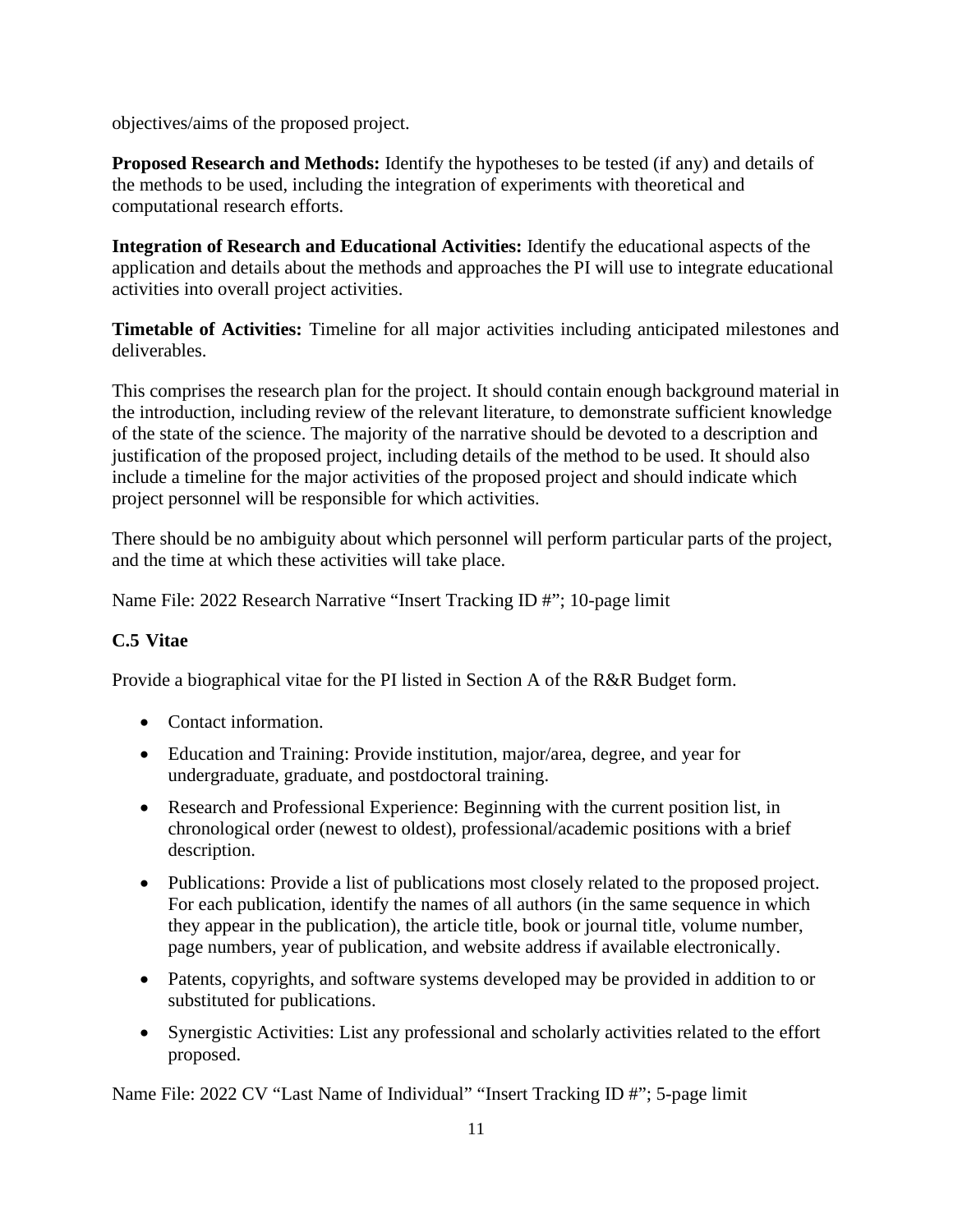### <span id="page-18-0"></span>**C.6 Career Objective Statement**

The applicant will provide a career objective statement that outlines the PI's research interests and educational priorities and how they align with DOE-NE priorities.

Name File: 2022 Career Statement "Insert Tracking ID #"; 2-page limit

## <span id="page-18-1"></span>**C.7 Endorsement Letter from Academic/Unit Department Head**

The applicant will submit an endorsement letter from their respective department head that speaks to the following:

- PI's qualifications
- Commitment to focus on nuclear energy research/education/service at the department level

Name File: 2022 Endorsement "Insert Tracking ID #"; 2-page limit

## <span id="page-18-2"></span>**C.8 Capabilities**

Provide information on the following, as applicable:

- Infrastructure Requirements: The applicant shall identify the infrastructure (e.g., facilities, equipment, instrumentation, and other resources) required to execute the proposed scope of work, including their location, availability, capabilities, and how they will be used in the project. Describe the non-labor (e.g., facilities, equipment, and instrumentation) resources that are available and accessible to the applicant and are required to execute the scope of work. Describe any unique equipment and facilities that are needed, are accessible, and will be used to execute the scope of work. Discuss the adequacy of these resources and identify any gaps and how these will be addressed.
- Ability to comply with the required or proposed performance schedule, taking into consideration all existing commercial and governmental business commitments.
- A satisfactory record of performance, integrity, and ethics.
- Necessary organization, experience, accounting and operational controls, or the ability to obtain them (including, as appropriate, such elements as property control systems, quality assurance measures, and safety programs).

See the electronic application submission instructions for document guidance. This FOA allows the applicant to propose the purchase of any needed equipment to conduct the proposed work. If equipment purchases are proposed, describe comparable equipment, if any, already at the institution and explain why it cannot be used.

Name File: 2022 Capabilities "Insert Tracking ID #"; 2-page limit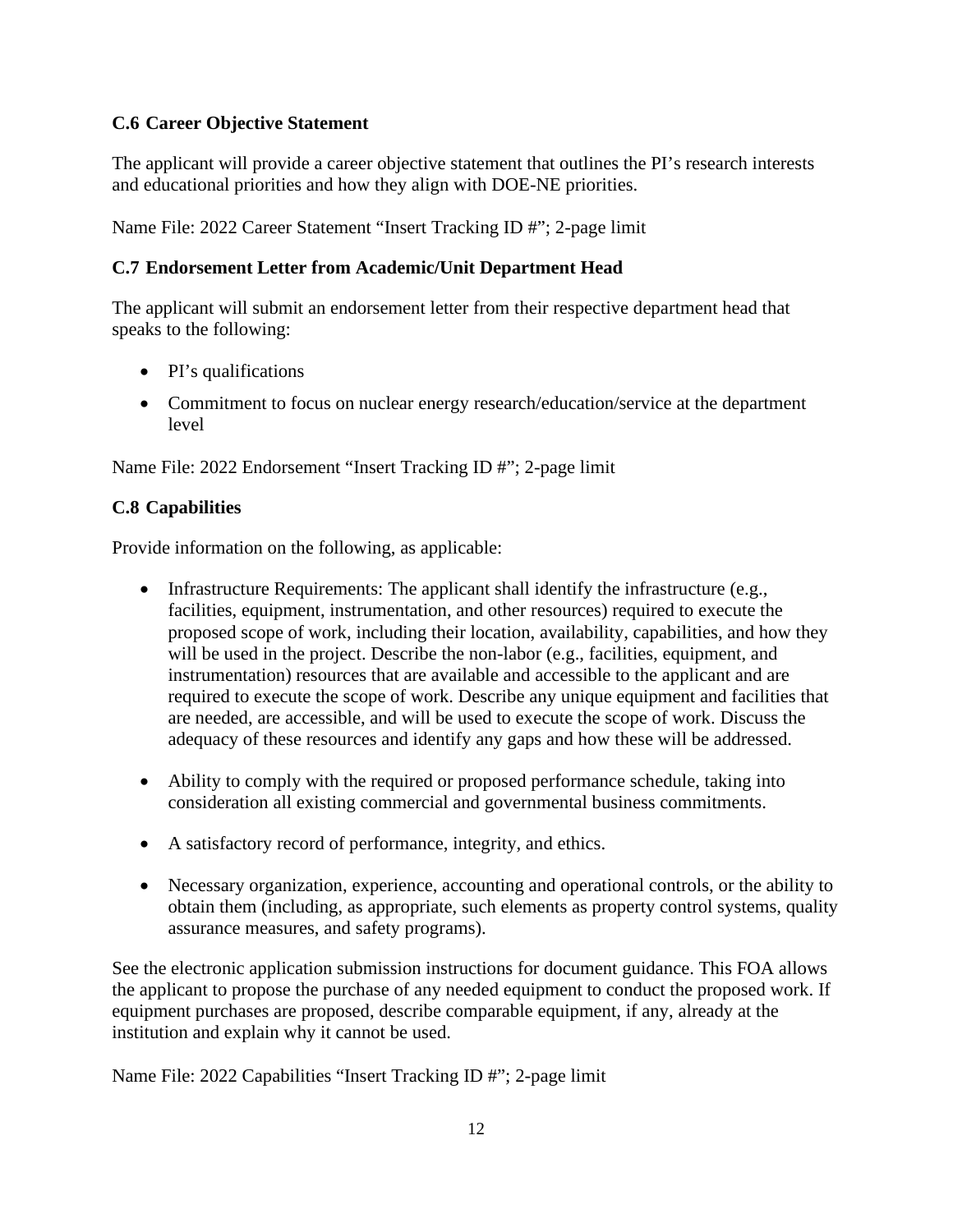#### <span id="page-19-0"></span>**C.9 Research and Related Budget**

Complete the Research and Related Budget form in accordance with the instructions on the form (Activate Help Mode to see instructions) and the following instructions. The applicant must complete a separate budget for each year of support requested. The form will generate a cumulative budget for the total project period. The applicant must complete all the mandatory information on the form beforethe NEXT PERIOD button is activated. You may request funds under any of the categories listedas long as the item and amount are necessary to perform the proposed work, meet all the criteria for allowability under the applicable Federal cost principles, and are not prohibited by the funding restrictions in this FOA.

#### <span id="page-19-1"></span>**C.10 Budget Justification**

Provide a justification that explains all costs proposed in the budget. The following items of advice are offered to assist in developing a justification:

- 1. Organize the justification by listing items in the same order as presented on the budget.
- 2. Ensure that the narrative matches the budget in dollar amounts and language.
- 3. Explain the line items. If costs are estimated, provide a basis for the estimate. Explain if costs are based on prior experience of similar activities. If a cost is based on the product of two numbers (such as a number of items at a per-item price), ensure that the math is correct.
- 4. If including an inflationary factor for future budget periods, explain the basis for the inflationary factor.

Provide any other information necessary to justify your budget request. Including itemsin the budget justification is not considered a form of cost-sharing. Provide the details of all personnel (key or other) who will be working on the project, regardless of their source(s) of compensation. Explain their source(s) of compensation if it is not from this project. Include the indirect cost rate agreement as a part of the budget justification.

### <span id="page-19-2"></span>**C.11 Current and Pending Support**

Provide a list of all current and pending support for the PI regardless of funding source. Provide the Current and Pending Support as an appendix to the project narrative. Concurrent submission of an application to other organizations for simultaneous consideration will not prejudice its review.

If the same or similar research application has been submitted to an early career program at another agency or foundation, that application must be included as a pending application, with a required explanation of the similarities and/or differences with the current DECP application.

### <span id="page-19-3"></span>**C.12 Project/Performance Site Locations**

Indicate the primary site where the work will be performed. If a portion of the project will be performed at any other site(s), identify the site location(s) in the blocks provided.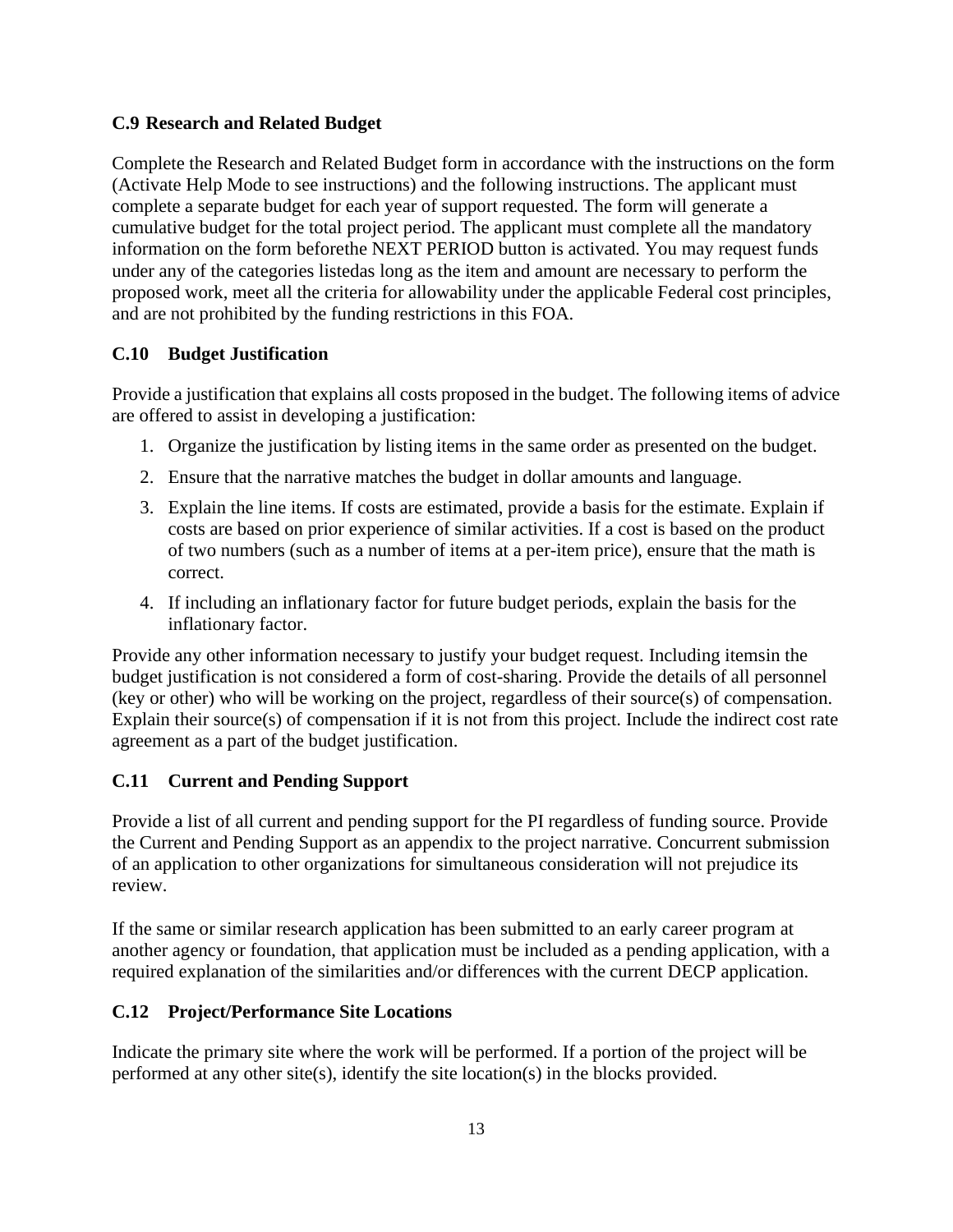Note that the Project/Performance Site Congressional District is entered in the format of the 2 digit state code, followed by a dash and a 3-digit Congressional district code, for example VA - 001. Hover over this field for additional instructions.

Use the Next Site button to expand the form to add additional Project/Performance Site Locations.

### <span id="page-20-0"></span>**C.13 Disclosure of Lobbying Activities (SF-LLL)**

If any funds other than Federal appropriated funds have been paid or will be paid to any person for influencing or attempting to influence an officer or employee of any agency, a Member of Congress, an officer or employee of Congress, or an employee of a Member of Congress in connection with the grant, you must complete and submit Standard Form- LLL, "Disclosure Form to Report Lobbying."

### <span id="page-20-1"></span>**C.14 Certification and Assurances**

Applicants must complete and attach the Certifications and Assurances form found on the DOE Financial Assistance Forms Page at: [http://energy.gov/management/downloads/certifications](http://energy.gov/management/downloads/certifications-and-assurances-use-sf-424)[and-assurances-use-sf-424.](http://energy.gov/management/downloads/certifications-and-assurances-use-sf-424)

<span id="page-20-2"></span>Name File: 2022 Cert & Assurances "Insert Tracking ID #"

### **C.15 Data Management Plan (DMP)**

### **This plan must be submitted for awarded project within 90 days of award. Not required for full application submission.**

Provide a Data Management Plan (DMP) that:

- 1. Should describe whether and how data generated in the course of the proposed research will be shared and preserved. If the plan is not to share and/or preserve certain data, then the plan must explain the basis of the decision (for example, cost/benefit considerations, other parameters of feasibility, scientific appropriateness, or limitations discussed in #4). At a minimum, DMPs must describe how data sharing and preservation will enable validation of results, or how results could be validated if data are not shared or preserved.
- 2. Should provide a plan for making all research data displayed in publications resulting from the proposed research open, machine-readable, and digitally accessible to the public at the time of publication. This includes data that are displayed in charts, figures, images, etc. In addition, the underlying digital research data used to generate the displayed data should be made as accessible as possible to the public in accordance with the principles stated above. This requirement could be met by including the data as supplementary information to the published article, or through other means. The published article should indicate how these data can be accessed.
- 3. Should consult and reference available information about data management resources to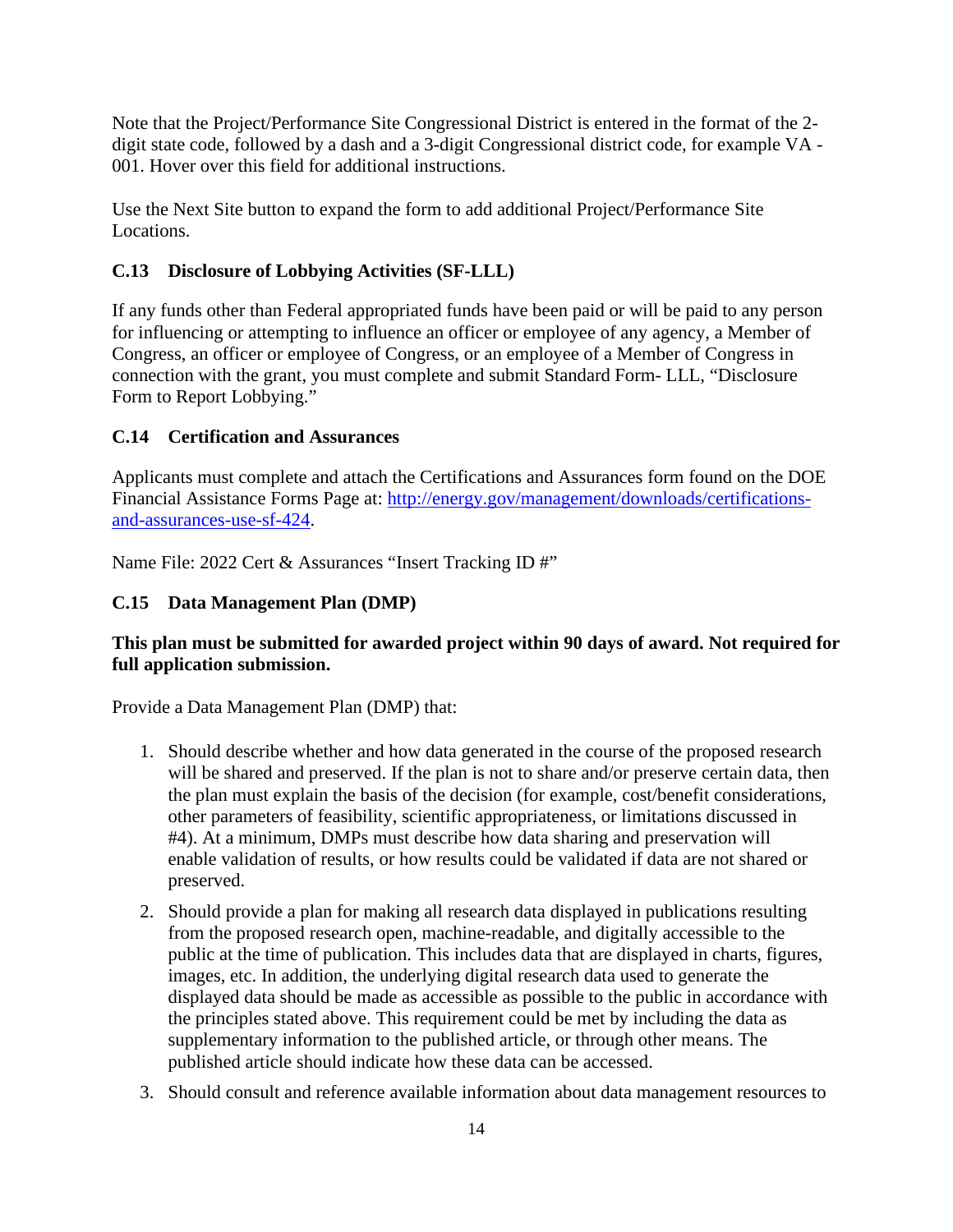be used in the course of the proposed research. In particular, DMPs that explicitly or implicitly commit data management resources at a facility beyond what is conventionally made available to approved users should be accompanied by written approval from that facility.

4. DMPs must protect confidentiality, personal privacy, Personally Identifiable Information, and U.S. national, homeland, and economic security; recognize proprietary interests, business confidential information, and intellectual property rights; avoid significant negative impact on innovation, and U.S. competitiveness; and otherwise be consistent with all applicable laws, regulations, and DOE orders and policies. There is no requirement to share proprietary data.

2-page limit, Name File "FY 2022 DMP "Insert Tracking ID #"

#### <span id="page-21-0"></span>**C.16 Foreign Government-Sponsored Talent Recruitment Program Certifications**

#### **Certification(s) must be submitted after award selections, during award negotiations. Certifications will not be collected at time of application submissions.**

Prior to award, the recipient must certify to DOE, based on its knowledge and due diligence, that no individuals participating on the DOE-funded project, including individuals at the recipient and subrecipient level, are participating in a Foreign Government-Sponsored Talent Recruitment Program of a Foreign Country of Risk. A Foreign Government-Sponsored Talent Recruitment Program is defined in Part IV, Section G.

"Participant(s)" refers to an individual, at the recipient or subrecipient level, who will work on the scientific, technical, or commercialization-related tasks and milestones of an award, or who have access to non-public information or data generated during or as a result of those tasks and milestones. "Participants" includes each person who will be working on the project for at least 160 hours, regardless of the source of compensation. The scope would include, but is not limited to:

- Principal Investigators
- Senior/Key Personnel
- Other professionals (e.g., engineers) or researchers
- Postdoctoral Associates
- Any individual directly funded, whole or in part, with project funds (federal funds and/or cost share funds)

Certifications will be required for all participants as defined above. This includes PIs, Co-PIs, collaborators, post-doctoral associates, students, and all others working at least 160 hours on the project, regardless of whether they are directly funded by the project.,

The applicable certification template will be provided to the recipient with submission instructions.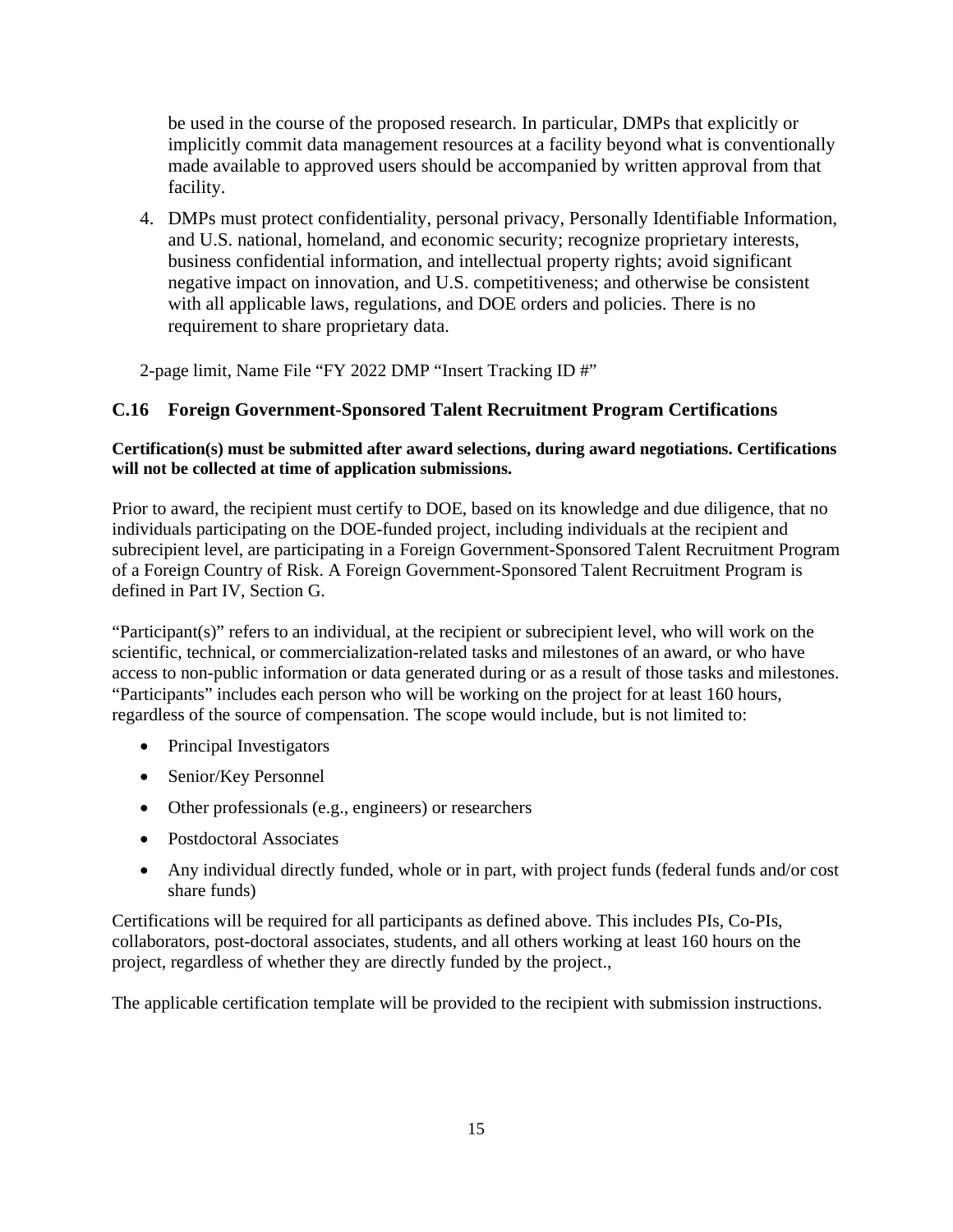#### <span id="page-22-0"></span>**C.17 Summary of Required Forms/Files**

| <b>Name of Document</b>                                  | <b>Format</b> | <b>Signature Required</b> |
|----------------------------------------------------------|---------------|---------------------------|
| SF-424 R&R                                               | Form          | Yes                       |
| <b>Research and Related Other</b><br>Project Information | Form          |                           |
| Project Summary/Abstract                                 | <b>PDF</b>    |                           |
| Project Narrative                                        | <b>PDF</b>    |                           |
| <b>Career Objective Statement</b>                        | <b>PDF</b>    |                           |
| Department Head<br><b>Endorsement Letter</b>             | <b>PDF</b>    | Yes                       |
| Vitae<br>$(5 \text{ pages})$                             | <b>PDF</b>    |                           |
| Capabilities (2 pages)                                   | <b>PDF</b>    |                           |
| SF-424 (R&R) Lead Budget<br>Form                         | Form          |                           |
| <b>Budget Justification</b>                              | <b>PDF</b>    |                           |
| <b>Current and Pending Support</b>                       | <b>PDF</b>    |                           |
| Project/Performance Site<br>Location                     | <b>PDF</b>    |                           |
| SF-LLL Disclosure of<br>Lobbying Activities              | <b>PDF</b>    | Yes                       |
| <b>Certifications and Assurances</b>                     | Form          | Yes                       |

### <span id="page-22-1"></span>**D. SUBMISSIONS FROM SUCCESSFUL APPLICANTS**

If selected for award, DOE reserves the right to request additional or clarifying information for any reason deemed necessary including, but not limited to, the following:

- Point of contact information
- Indirect cost information
- Other budget information
- Name and phone number of the designated responsible employee for complying with national policies prohibiting discrimination (see 10 CFR 1040.5)
- Representation of limited rights data and restricted software, if applicable
- Commitment letter from third parties contributing to cost sharing, if applicable
- Environmental information

### <span id="page-22-2"></span>**E. SUBMISSION DATES AND TIMES**

#### <span id="page-22-3"></span>**E.1 Application Due Date**

The application due date is printed on the cover of this FOA.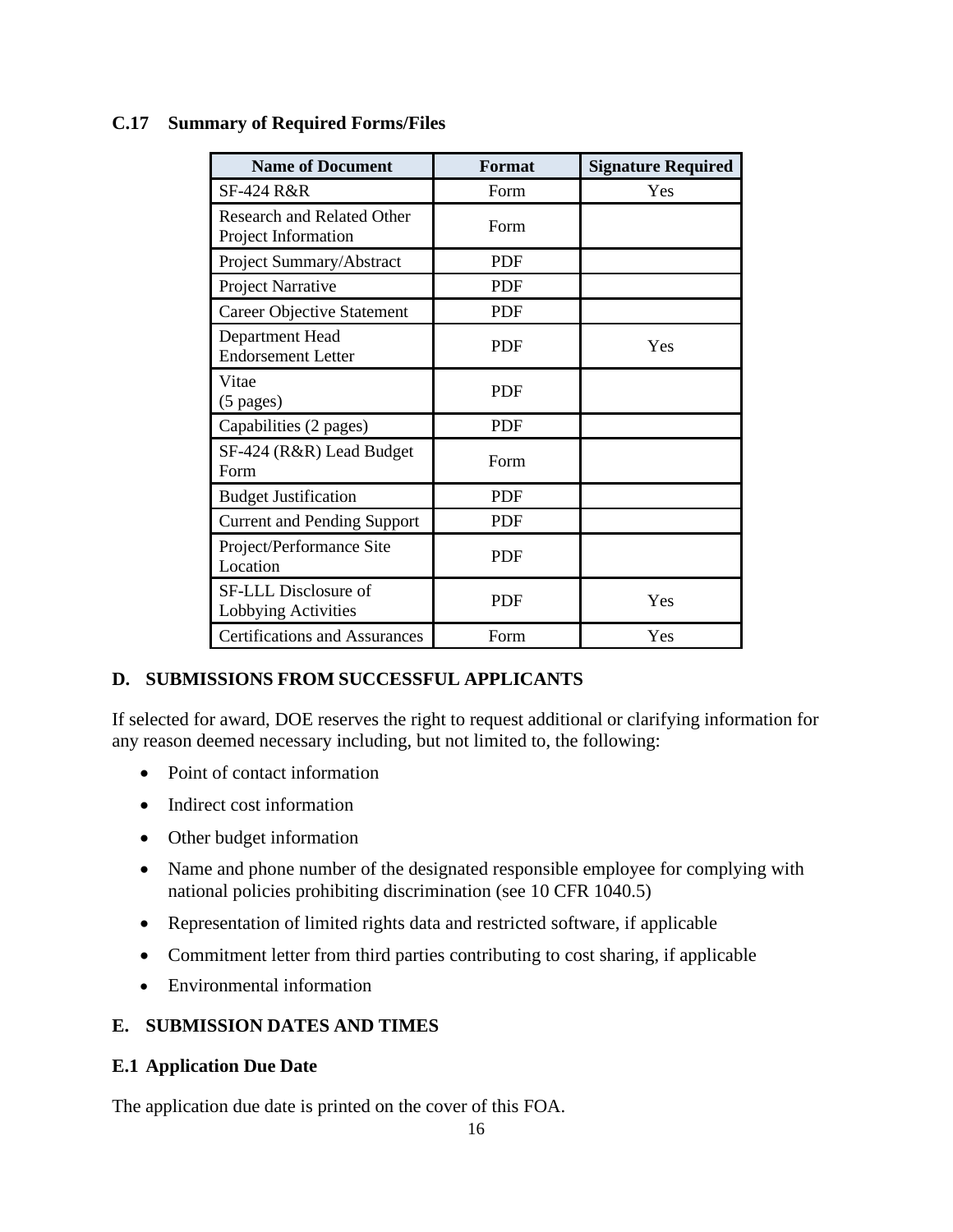Applicants are encouraged to transmit their applications well before the deadline. Modifications to the application are not allowed after the application due date.

## <span id="page-23-0"></span>**E.2 Late Submissions**

Applicants are responsible for submitting any/all required submissions specified in this FOA, including applications, statements of work, and any modifications or withdrawals thereto, so as to reach the Government office designated in the FOA by the date/time specified in the FOA.

Any required FOA submittal, modification, or withdrawal received at the Government office designated in the FOA after the exact time specified for receipt of that submittal is "late" and will not be considered, unless it is received before award is made, the Contracting Officer determines that accepting the late submittal would not unduly delay the FOA award process, and:

- It was transmitted through an electronic commerce method authorized by the FOA, and received at the initial point of entry to the Government infrastructure no later than 5:00 pm one working day prior to the date specified for receipt of the submittal; or
- There is acceptable evidence to establish that it was received at the Government installation designated for receipt of the submittal and was under the Government's control prior to the time set for receipt of the required submittal.

A late modification of an otherwise successful submittal or application that makes its terms more favorable to the Government, will be considered at any time it is received and may be accepted.

Acceptable evidence to establish the time of receipt at the Government installation includes the time/date stamp of that installation on the required electronic submission, other documentary evidence of receipt maintained by the installation, or oral testimony or statements of Government personnel.

If an emergency or unanticipated event interrupts normal Government processes such that the required submittal cannot be received at the Government office designated for receipt of the submittal by the exact time specified in the FOA, and urgent Government requirements preclude amendment of the FOA, the time specified for receipt of the required submittal will be deemed to be extended to the same time of day, as specified in the FOA, on the first work day on which normal Government processes resume.

Applications and other submittals may be withdrawn by written notice (sent electronically to [NEUP@inl.gov\)](http://www.neup.gov/) received at any time before the exact time set for receipt of that submittal. A required submittal may be withdrawn in person by an applicant or its authorized representative, if, before the exact time set for receipt of that submittal, the identity of the person requesting withdrawal is established and the person signs a receipt for the submittal.

If electronic applications cannot be submitted, applicants can contact:

INR Integration Office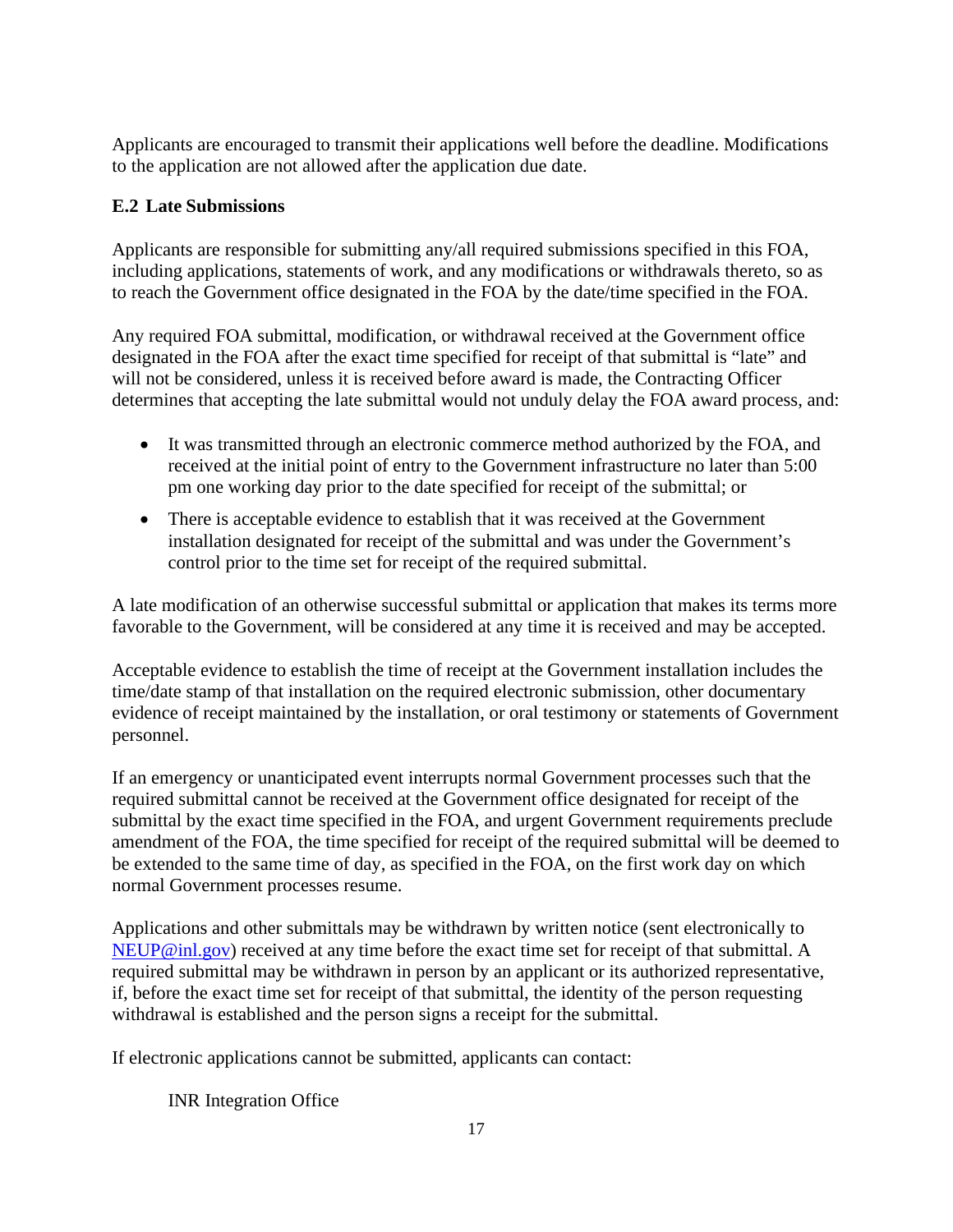Attn: Drew Thomas PO Box 1625 MS 3730 Idaho Falls, Idaho 83415

Telephone: 208-526-1602 Fax: 208-526-1844

#### <span id="page-24-0"></span>**F. INTERGOVERNMENTAL REVIEW**

This program is not subject to Executive Order 12372, "Intergovernmental Review of Federal Programs."

#### <span id="page-24-1"></span>**G. FUNDING RESTRICTIONS**

Funding for all awards is contingent upon the availability of funds appropriated by Congress for the purpose of this program in current and future fiscal years.

#### <span id="page-24-2"></span>**G.1 Prohibition related to Foreign Government-Sponsored Talent Recruitment Programs**

#### **a. Definitions**

- **1. Foreign Government-Sponsored Talent Recruitment Program.** An effort directly or indirectly organized, managed, or funded by a foreign government to recruit science and technology professionals or students (regardless of citizenship or national origin, and whether having a full-time or part-time position). Some foreign government-sponsored talent recruitment programs operate with the intent to import or otherwise acquire from abroad, sometimes through illicit means, proprietary technology or software, unpublished data and methods, and intellectual property to further the military modernization goals and/or economic goals of a foreign government. Many, but not all, programs aim to incentivize the targeted individual to physically relocate to the foreign state for the above purpose. Some programs allow for or encourage continued employment at U.S. research facilities or receipt of Federal research funds while concurrently working at and/or receiving compensation from a foreign institution, and some direct participants not to disclose their participation to U.S. entities. Compensation could take many forms including cash, research funding, complimentary foreign travel, honorific titles, career advancement opportunities, promised future compensation, or other types of remuneration or consideration, including in-kind compensation.
- **2. Foreign Country of Risk.** DOE has designated the following countries as foreign countries of risk: Iran, North Korea, Russia, and China. This list is subject to change.
- **3. Scientific and Technical Information.** Information products deemed by the originator to be useful beyond the originating site (e.g., intended to be published or disseminated), in any format or medium, which contain findings and technological innovations resulting from R&D efforts and scientific and technological work of scientists, researchers, and engineers. Scientific findings are communicated through various media – e.g., textual, multimedia, audiovisual, and digital – and are produced in a range of products such as technical reports, scientific/technical conference papers, journal articles, workshop reports, program documents, invention reports, patent applications, patents, publicly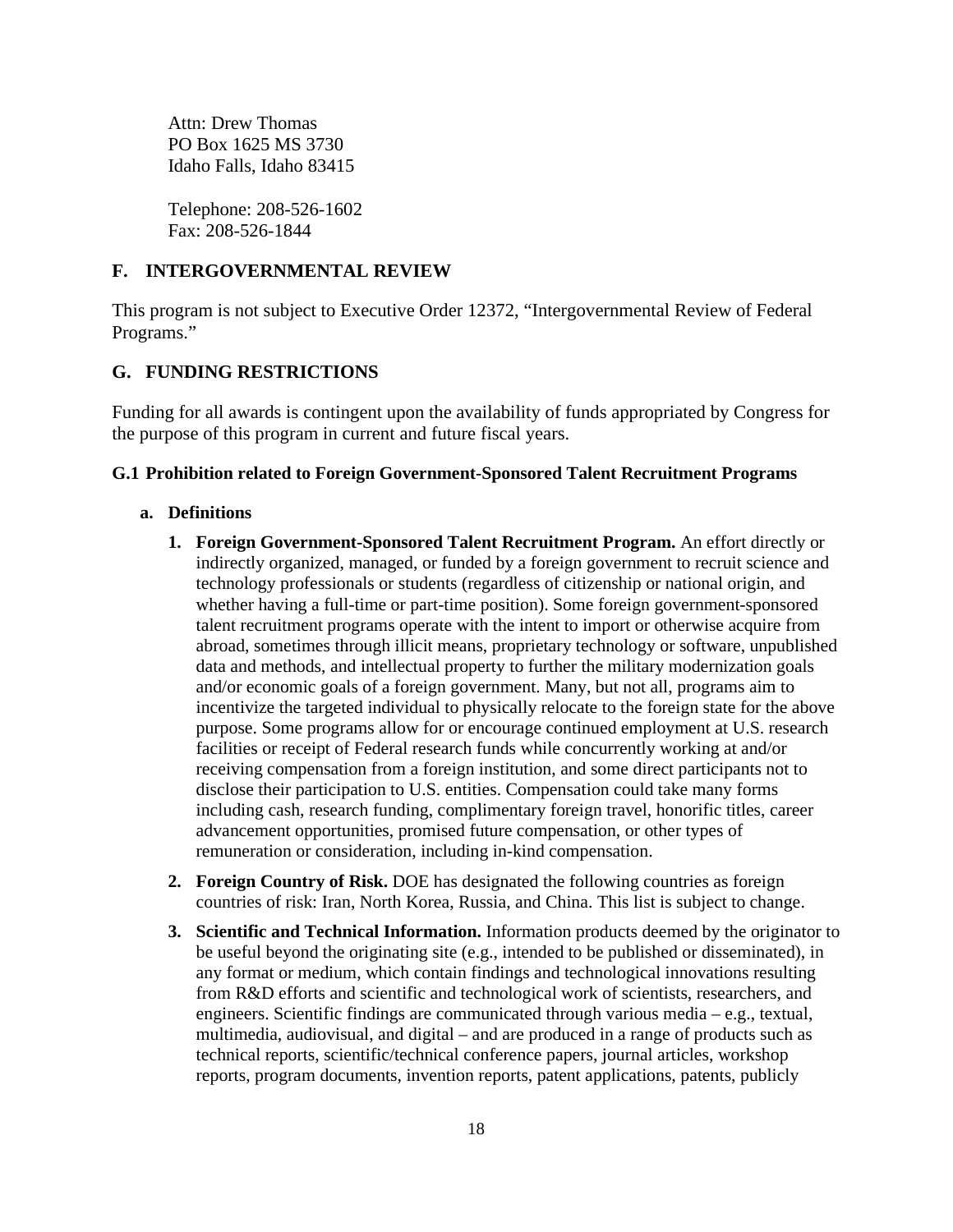available scientific research datasets, or other forms of scientific and technical information.

#### **b. Policy**

Persons participating in a Foreign Government-Sponsored Talent Recruitment Program of a Foreign Country of Risk are prohibited from participating in projects selected for federal funding under this FOA. The purpose of this prohibition is to ensure the protection of U.S. competitive and national security interests and DOE program objectives; prevent potential conflicts of interest; and limit unauthorized transfers of scientific and technical information.

#### **c. Procedures**

Prior to award, the recipient must certify to DOE, based on its knowledge and due diligence, that no individuals participating on the DOE-funded project, including individuals at the recipient and subrecipient level, are participating in a Foreign Government-Sponsored Talent Recruitment Program of a Foreign Country of Risk. The applicable certification template will be provided to the selectees. In addition, the individuals on the project team must also complete similar certifications.

If an award results from an application submitted under this FOA, the recipient must exercise continuing due diligence to reasonably ensure that no individuals participating on the DOEfunded project are participating in a Foreign Government-Sponsored Talent Recruitment Program of a Foreign Country of Risk, and the recipient must provide an updated certification on a regular basis that will be defined in the award.

### <span id="page-25-0"></span>**H. COST PRINCIPLES**

Costs must be allowable, allocable, and reasonable in accordance with the applicable Federal cost principles referenced in 2 CFR 200, as adopted and amended by 2 CFR 910. The cost principles for for-profit organizations are in FAR Part 31.

### <span id="page-25-1"></span>**I. PRE-AWARD COSTS**

Recipients may charge to an award resulting from this announcement pre-award costs that were incurred within the ninety (90) calendar day period immediately preceding the effective date of the award if the costs are allowable in accordance with the applicable Federal cost principles. Recipients must obtain the prior approval of the contracting officer for any pre-award costs that are for periods greater than this 90-day calendar period.

Pre-award costs are incurred at the applicant's risk. DOE is under no obligation to reimburse such costs if for any reason the applicant does not receive an award or if the award is made for a lesser amount than the applicant expected.

## <span id="page-25-2"></span>**J. OTHER SUBMISSION AND REGISTRATION REQUIREMENTS**

### **Where to Submit**

**Note:** Submit applications through [www.neup.gov](http://www.neup.gov/) to be considered for ward. Submit electronic applications through the "Applications" function at [www.neup.gov.](http://www.ecfr.gov/cgi-bin/ECFR) For problems with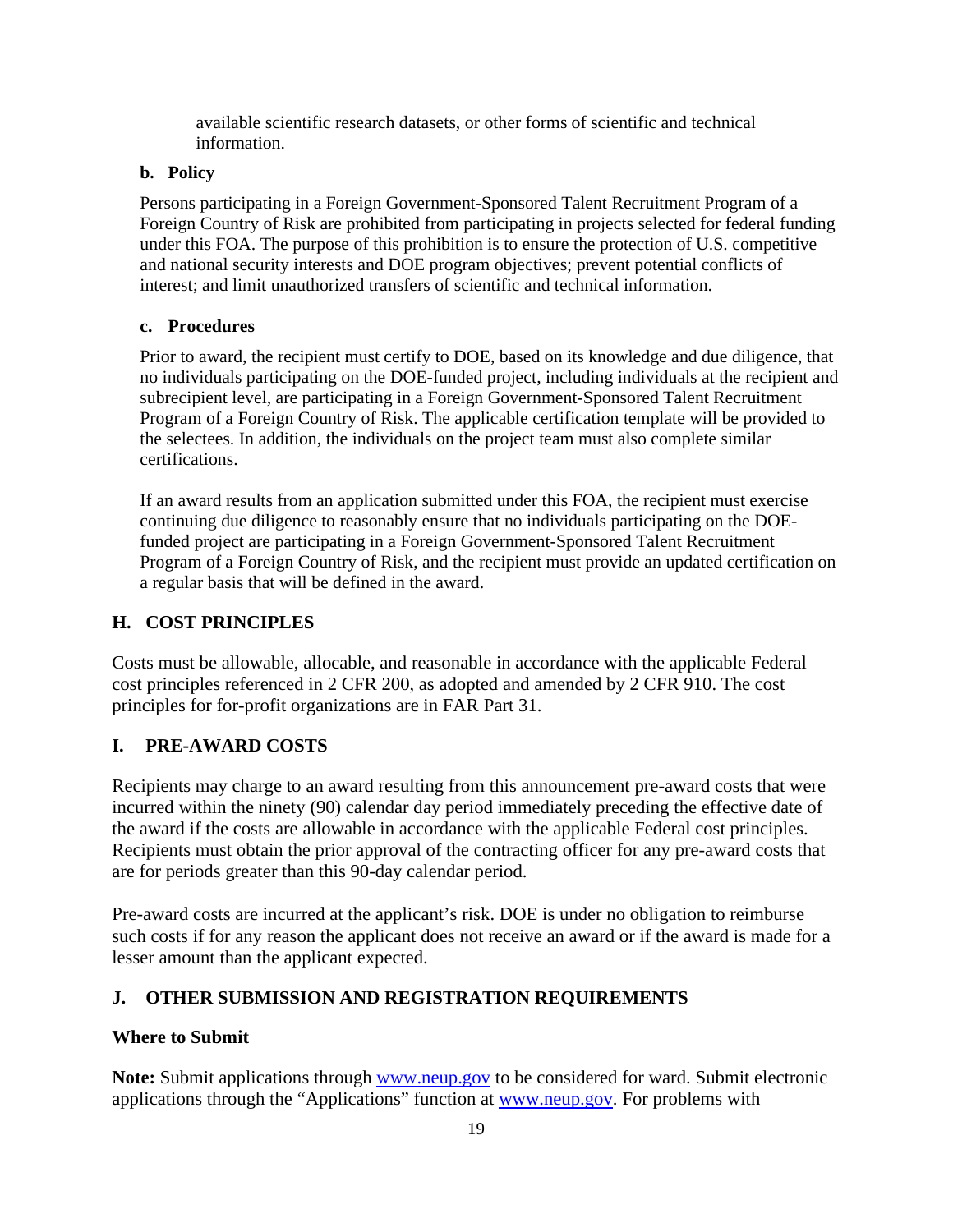completing the registration process or submitting applications, call 208-526-1602 or email [NEUP@inl.gov.](http://www.neup.gov/)

### **Application Validity Timeframe**

By submitting an application in response to this FOA, applicants agree that their applications are valid for at least one year from the date set forth for receipt of applications to this FOA. DOE reserves the right (with concurrence of the applicant) to use the submitted application(s) to make additional awards for up to one year, even after DOE's initial selection announcement has occurred.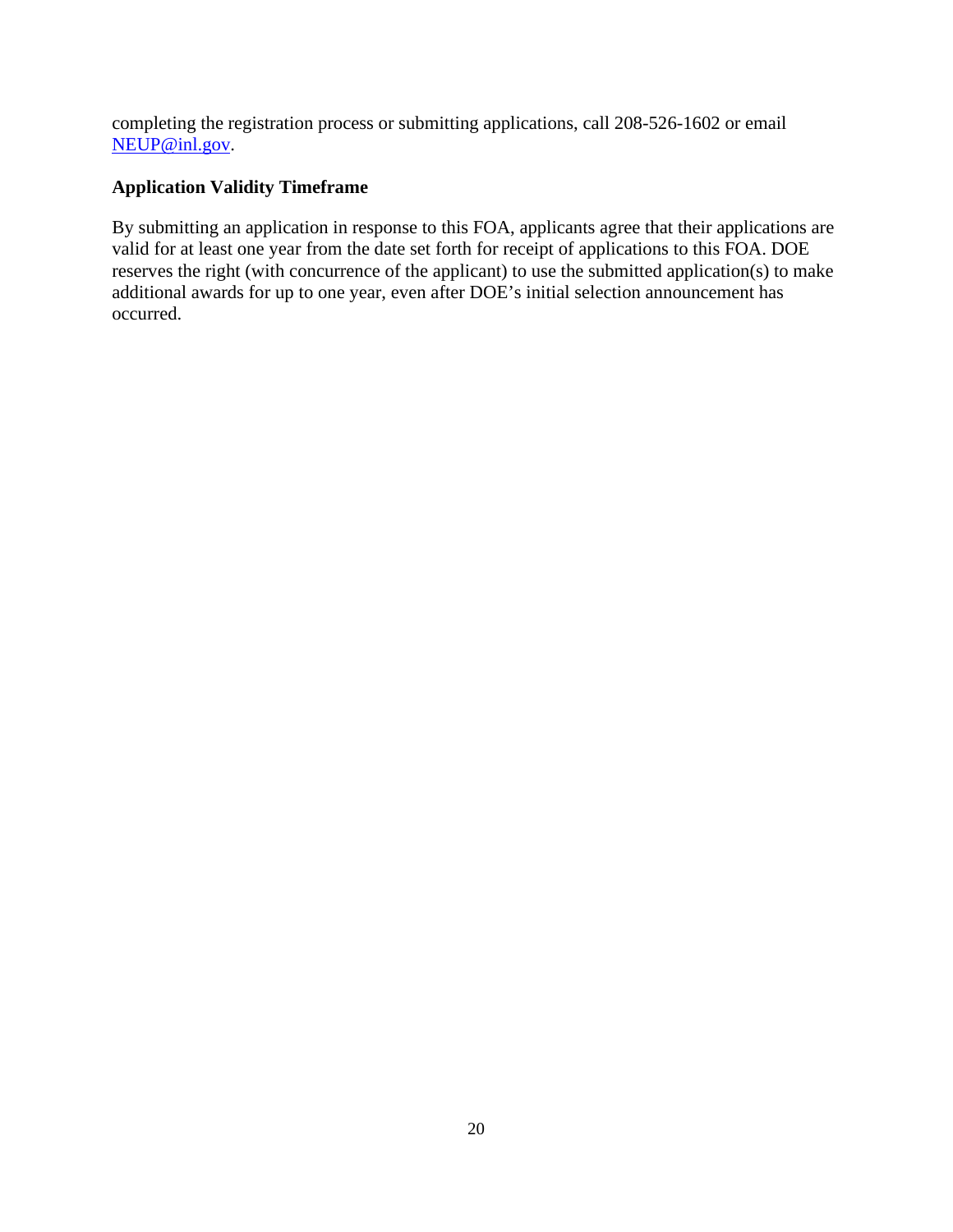#### **PART V - APPLICATION REVIEW INFORMATION**

#### <span id="page-27-1"></span><span id="page-27-0"></span>**A. CRITERIA**

#### <span id="page-27-2"></span>**A.1 Initial Review Criteria**

Prior to a comprehensive merit evaluation, DOE will perform an initial review to determine that (1) the applicant is eligible for the award; (2) the information required by the FOA has been submitted; (3) all mandatory requirements are satisfied; (4) the proposed project is relevant to the DOE-NE mission; (5) the proposed project is responsive to the objectives of the FOA (see Part I, Section A.); and (6) the proposed project is not duplicative of programmatic work. Applications that fail to pass the initial review may be eliminated from further consideration.

#### <span id="page-27-3"></span>**A.2 Merit Review Criteria**

**Criterion 1 (33.34%)– Advances the State of Knowledge and Understanding and Addresses Gaps in Nuclear Energy Science and Engineering Research Areas**: The technical merit of the proposed research will be evaluated, including the extent to which the project advances the state of knowledge and understanding and addresses gaps in nuclear energy science and engineering research areas. Evaluation will consider how important the proposed project is to advance knowledge and understanding within the topic area and how well the proposed project advances, discovers, or explores creative, original, or potentially transformative concepts that have broader impact.

**Criterion 2 (33.33%) – Demonstrates an Integrated Research, Education and Service Plan to Address Broader Impacts to Society**: The extent to which the plan advances nuclear energy related research and educational outcomes and the overall integration of the research and educational aspects of the application and addresses societal broader impacts. The extent to which the research and education vision supports the development of the faculty member, research infrastructure, curriculum, and research that will advance the applicant's research focus while training the next generation of nuclear energy professionals. Service impacts can include, but are not limited to, leadership for student, university, and community programs, STEM outreach, and diversity, equity and inclusion efforts.

**Criterion 3 (33.33%)– Qualifications and Potential for Leadership Within the Nuclear Energy Community**: The extent to which the applicant has the necessary knowledge, skills, and abilities to execute the project, the probability that the PI will be able to provide direct research contributions, the potential for scientific leadership and creative vision, and the potential for leadership in the technical area.

#### <span id="page-27-4"></span>**B. REVIEW AND SELECTION PROCESS**

#### <span id="page-27-5"></span>**B.1 Merit Review**

Applications that pass the initial review will be subjected to a formal merit review and will be evaluated based on the criteria outlined in this FOA.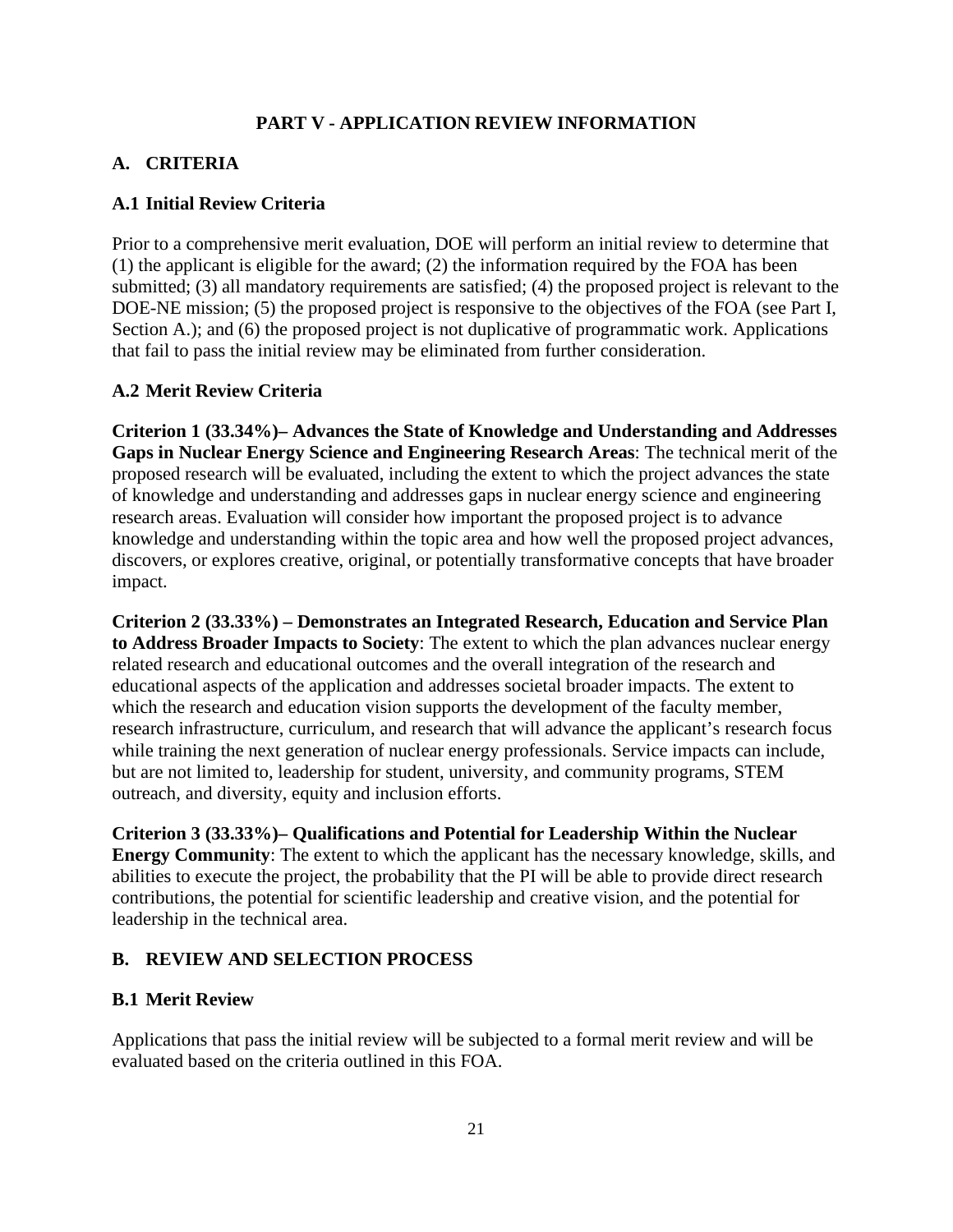### <span id="page-28-0"></span>**B.2 Program Policy Factors**

The Selection Official may consider the following program policy factors in the selection process:

- Degree to which proposed project optimizes/balances/maximizes use of available DOE funding to achieve DOE program goals and objectives, including how projects support DOE research. It may also include research portfolio diversity, geographic distribution and/or how the projects support other complementary efforts that, when taken together, will best achieve program research goals and objectives;
- Application selection may optimize appropriate mix of projects to best achieve DOE research goals objectives;
- Cost/Budget considerations, including availability of funding;
- Extent that the applicant has awards in progress, or not completed (e.g. unsubmitted final report, where applicable, by the milestone due date), from DOE, from a previous year's FOA, or has existing no cost extensions;
- Demonstrated ability of the applicant to successfully complete projects (including relevant prior projects) and do so within budget and within the specified timeframe of the award;
- Applicability across multiple nuclear technologies.
- Potential to enhance U.S. nuclear infrastructure may be given preferential consideration;
- Consistent and conformant work proposed in the application with current Office of Nuclear Energy Congressional appropriations.
- Applications that have national security concerns;
- Whether the entity is located in an urban and economically distressed area including a Qualified Opportunity Zone (QOZ) or the proposed project will occur in a QOZ or otherwise advance the goals of QOZ. The goals include spurring economic development and job creation in distressed communities throughout the United States;
- Whether the proposed project may directly or indirectly benefit disadvantaged communities or exhibits team member diversity, with participants including but not limited to those from Minority Serving Institutions (e.g., HBCUs/Other Minority Institutions (OMIs)), Minority Business Enterprises, Minority Owned Businesses, Woman Owned Businesses, Veteran Owned Businesses, or members within disadvantaged communities;
- Satisfaction of the initial review criteria.

Any of the above factors may be independently considered by the Selection Official in determining the optimum mix of applications that will be selected for support. These factors, while not indicators of the application's merit, may be essential to the process of selecting the application(s) that, individually or collectively, will best achieve the program objectives. Such factors are often beyond the control of the applicant. **Applicants should recognize that some very good applications might not receive an award because of program priorities and**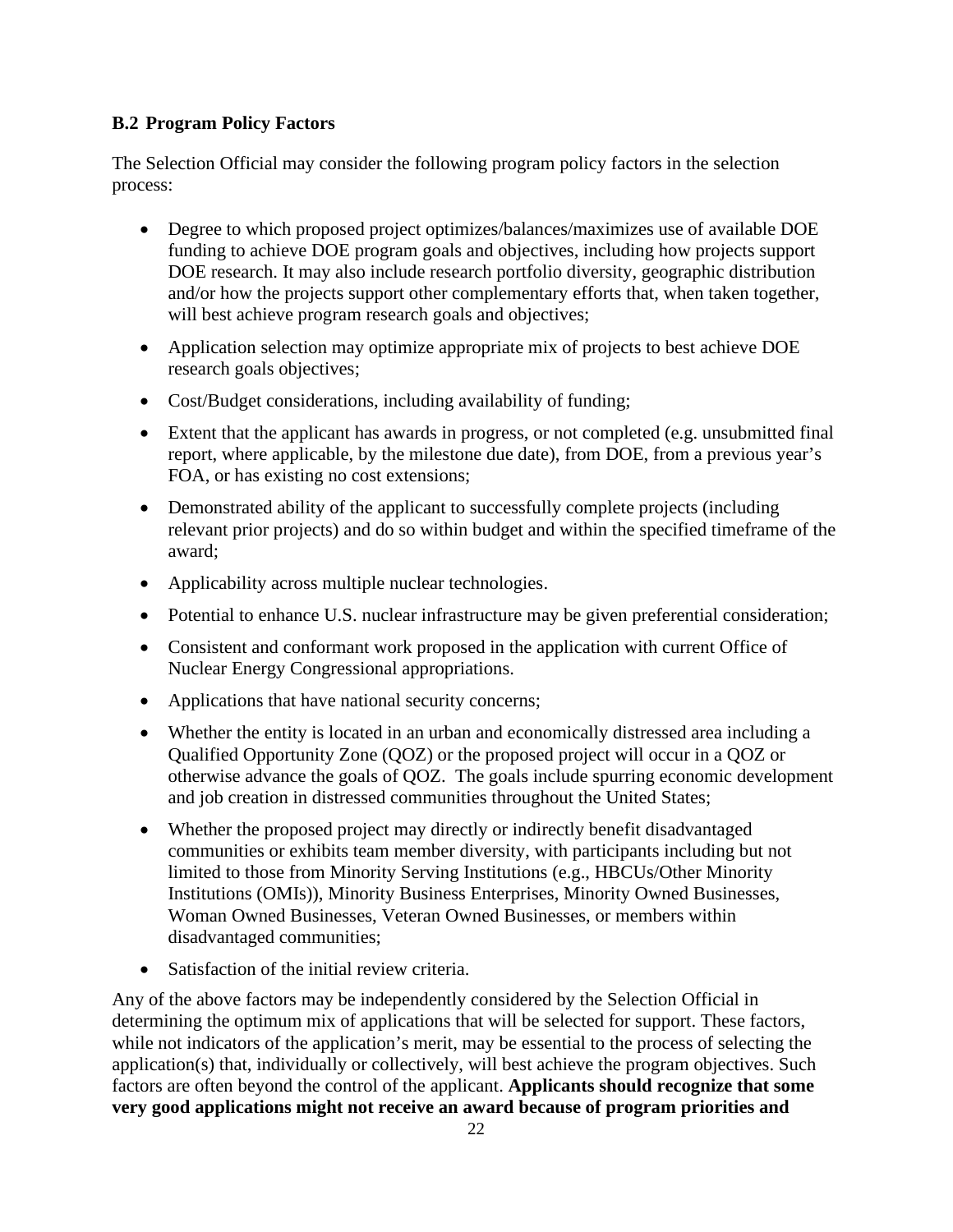**available funding.** Therefore, the above factors may be used by the Selection Official to assist in determining which applications shall receive DOE funding support.

## <span id="page-29-0"></span>**B.3 Selection**

The Selection Official will consider the findings of the merit review and may consider any of the Program Policy Factors described above.

## <span id="page-29-1"></span>**B.4 Review of Risk**

Pursuant to 2 CFR 200.205, DOE will conduct an additional review of the risk posed by applications submitted under this FOA. Such review of risk will include:

- Quality of the application,
- Reports and findings from audits performed under 2 CFR 200 or OMB Circular A-133, and
- Systems maintained under 2 CFR 180.

DOE may make use of other publicly available information and the history of an applicant's performance under DOE or other Federal agency awards.

Applicants with no prior performance of DOE awards may be asked to provide information about their financial stability and or their ability to comply with the management standards of 2 CFR 200.

### <span id="page-29-2"></span>**B.5 Discussions and Award**

The Government may enter into discussions with a selected applicant for any reason deemed necessary, including but not limited to the following: (1) the budget is not appropriate or reasonable for the requirement; (2) only a portion of the application is selected for award; (3) the Government needs additional information to determine that the recipient is capable of complying with the requirements in 2 CFR 200 as modified by 2 CFR 910 (DOE Financial Assistance Regulation); and/or (4) special terms and conditions are required. Failure to resolve satisfactorily the issues identified by the Government will preclude award to the applicant.

## <span id="page-29-3"></span>**C. ANTICIPATED NOTICE OF SELECTION AND AWARD DATES**

It is anticipated that the award selection will be completed by June 2022. It is expected that awards will be made in Fiscal Year 2022.

DOE intends to have projects supported under this FOA begin work as early as August 2022 and no later than October 2022.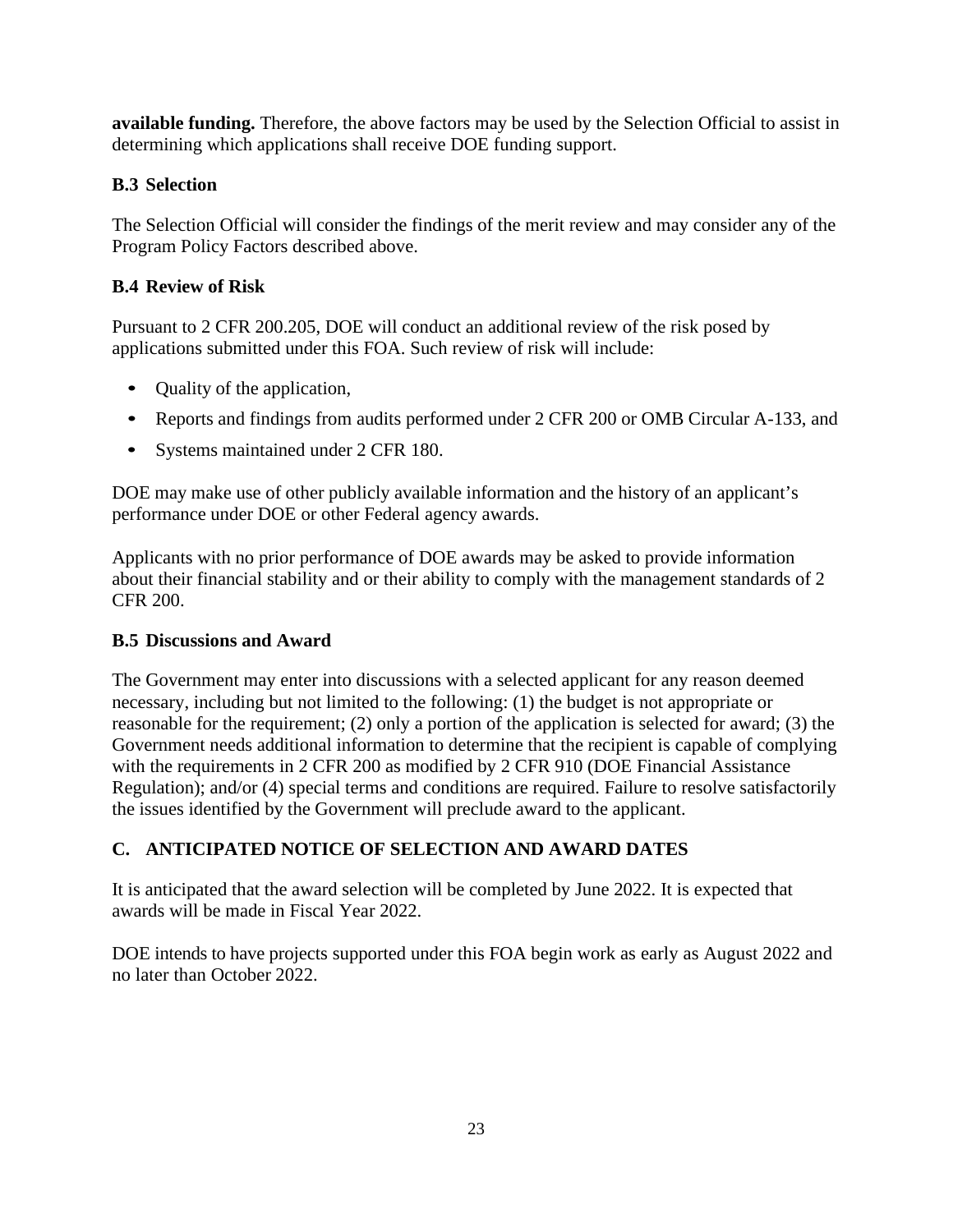### **PART VI – AWARD ADMINISTRATION INFORMATION**

#### <span id="page-30-1"></span><span id="page-30-0"></span>**A. AWARD NOTICES**

#### <span id="page-30-2"></span>**A.1 Notice of Selection**

DOE will notify applicants selected for award. This notice of selection is not an authorization to begin performance. (See Part IV, Section I with respect to the allowability of pre-award costs.)

Organizations whose applications have not been selected will be advised as promptly as possible. This notice will explain why the application was not selected.

A notice of Federal award, signed by the DOE Contracting Officer, is the authorizing award document for any grants awarded as a result of this FOA. A post-selection/pre-award process will occur prior to issuing the actual award. This process includes such activities as a responsibility review/review of risk posed by the selected applicant, a technical and budget review of the selected applicant's proposed budget, etc. Once approved, the actual award notice will be provided by DOE to the recipient by electronic means.

#### <span id="page-30-3"></span>**A.2 Nondisclosure and Confidentiality Agreements Representations**

In submitting an application in response to this FOA, the applicant represents that:

- 1. It does not, and will not, require its employees or contractors to sign internal nondisclosure or confidentiality agreements or statements prohibiting or otherwise restricting its employees or contractors from lawfully reporting waste, fraud, or abuse to a designated investigative or law enforcement representative of a Federal department or agency authorized to receive such information.
- 2. It does not, and will not, use any Federal funds to implement or enforce any nondisclosure and/or confidentiality policy, form, or agreement it uses unless it contains the following provisions:
	- a. "These provisions are consistent with and do not supersede, conflict with, or otherwise alter the employee obligations, rights or liabilities created by existing statue or Executive order relating to (1) classified information, (2) communications to Congress, (3) the reporting to an Inspector General of a violation of any law, rule, or regulation, or mismanagement, a gross waste of funds, an abuse of authority, or a substantial and specific danger to public health or safety, or (4) any other whistleblower protection. The definitions, requirements, obligations, rights, sanctions, and liabilities created by controlling Executive Orders and statutory provisions are incorporated into this agreement and are controlling."
	- b. The limitation above shall not contravene requirements application to Standard Form 312, Form 4414, or any other form issued by a Federal department or agency governing the nondisclosure of classified information.

Notwithstanding the provision listed in paragraph (a), a nondisclosure or confidentiality policy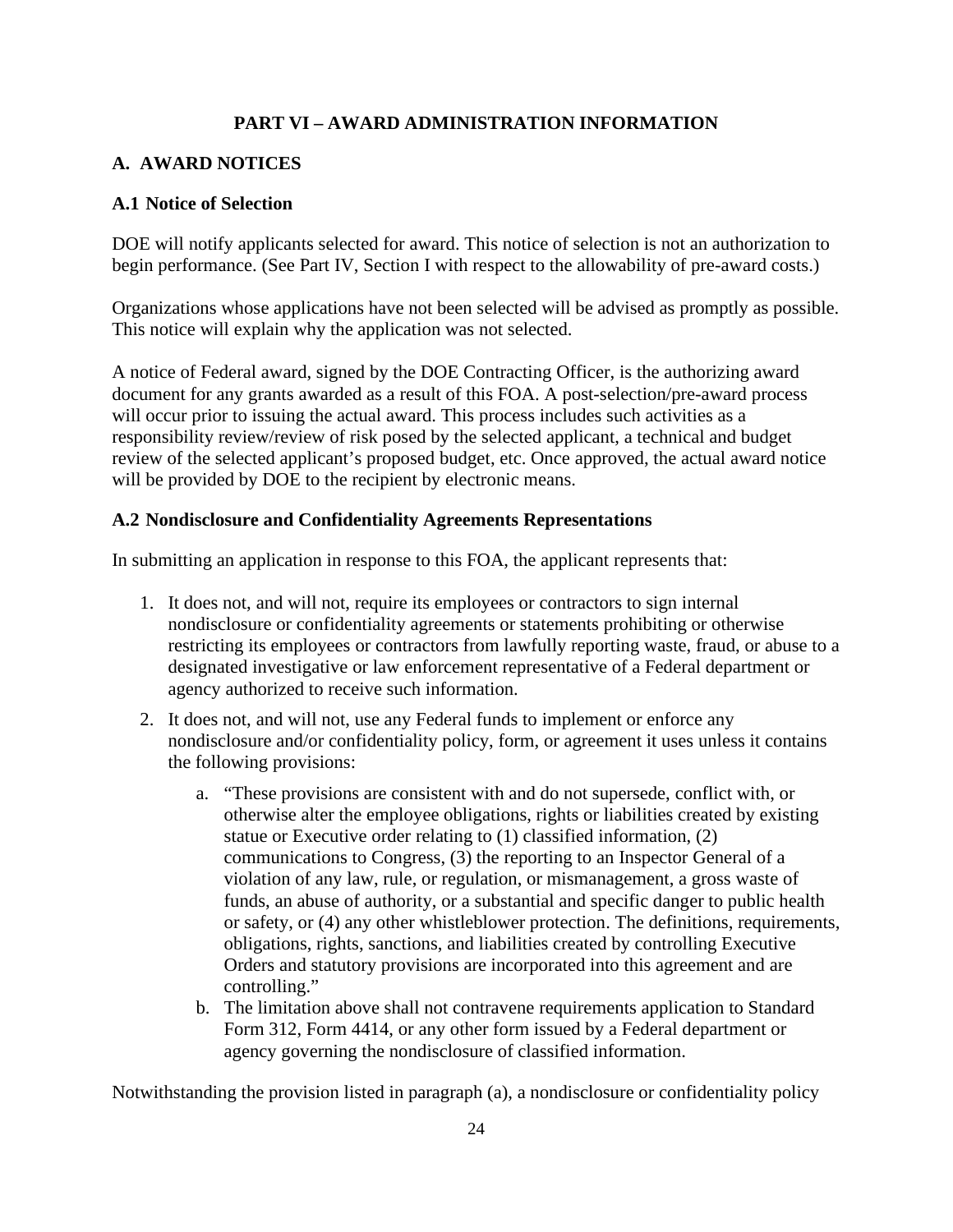form or agreement that is to be executed by a person connected with the conduct of an intelligence or intelligence-related activity, other than an employee or officer of the United States Government, may contain provisions appropriate to the particular activity for which such document is to be used. Such form or agreement shall, at a minimum, require that the person will not disclose any classified information received in the course of such activity, unless specifically authorized to do so by the United States Government. Such nondisclosure or confidentiality forms shall also make it clear that they do not bar disclosures to Congress, or to an authorized official of an executive agency or the Department of Justice, that are essential to reporting a substantial violation of law.

### <span id="page-31-0"></span>**A.3 Notice of Award**

An assistance agreement issued by the Contracting Officer is the authorizing award document. It normally includes, either as an attachment or by reference, the following: (1) special terms and conditions; (2) applicable program regulations, if any; (3) application as approved by DOE; (4) DOE assistance regulations at 2 CFR part 200, as amended by 2 CFR 910; (5) National Policy Assurances To Be Incorporated As Award Terms; (6) Budget Summary; and (7) Federal Assistance Reporting Checklist, which identifies the reporting requirements.

## <span id="page-31-1"></span>**B. ADMINISTRATIVE AND NATIONAL POLICY REQUIREMENTS**

### <span id="page-31-2"></span>**B.1 Administrative Requirements**

The administrative requirements for DOE grants are contained in 2 CFR 200, as amended by 2 CFR 910 (See: [http://ecfr.gov\)](http://www.ecfr.gov/cgi-bin/text-idx?node=pt2.1.910&rgn=div5). Grants made to universities, non-profits, and other entities subject to Title 2 CFR are subject to the Research Terms and Conditions located on the National Science Foundation website at [http://www.nsf.gov/bfa/dias/policy/rtc/index.jsp.](http://www.neup.gov/)

### **B.1.1 DUNS and SAM Requirements**

Additional administrative requirements for DOE grants are contained in 2 CFR, Part 25 (see [http://www.ecfr.gov/cgi-bin/ECFR?page=browse\)](https://neup.inl.gov/SiteAssets/General%20Documents/Full_App_Documents/Section_B_Template.docx?page=browse). Prime awardees must be registered in the System for Award Management (SAM) before submitting an application, and must continue to maintain a SAM registration with current information at all times during which it has an active Federal award or an application or plan under consideration by DOE under this FOA. Primes and subawardees at all tiers must obtain Data Universal Numbering System (DUNS) numbers and provide the DUNS to the prime awardee before the subaward can be issued. The prime will provide this valid unique entity identifier in its application. DOE may not make a Federal award to an applicant until the applicant has complied with all applicable unique entity identifier and SAM requirements and, if an applicant has not fully complied with the requirements by the time DOE is ready to make the award, DOE may determine that the applicant is not qualified to receive an award and use that determination as a basis for making an award to another applicant.

### **B.1.2 Subaward and Executive Reporting**

Additional administrative requirements necessary for DOE grants to comply with the Federal Funding and Transparency Act of 2006 (FFATA) are contained in 2 CFR, Part 170 (see [http://www.ecfr.gov/cgi-bin/ECFR?page=browse\)](http://www.ecfr.gov/cgi-bin/ECFR?page=browse). Prime awardees must register with the new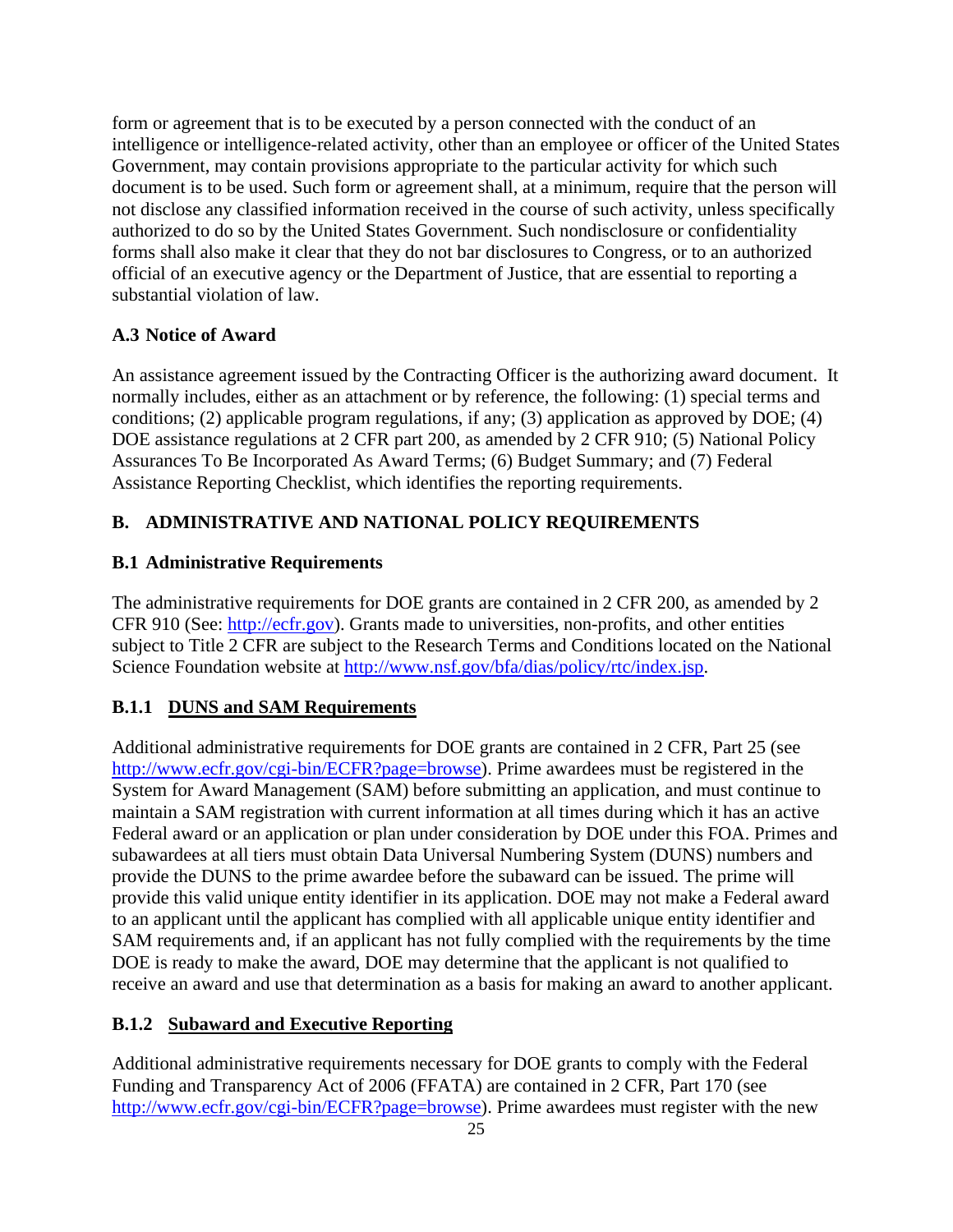FFATA Subaward Reporting System (FSRS) database and report the required data on their first tier subawardees. Prime awardees must report the executive compensation for their own executives as part of their registration profile in the SAM.

#### **B.1.3 Special Terms and Conditions and National Policy Requirements**

The DOE special terms and conditions for use in most grants are located at [http://energy.gov/management/office-management/operational-management/financial](http://www.nsf.gov/bfa/dias/policy/rtc/index.jsp)[assistance/financial-assistance-forms](http://www.nsf.gov/bfa/dias/policy/rtc/index.jsp) under Award Terms.

If the Federal share of any Federal award may include more than \$500,000 over the period of performance, post award reporting requirements reflected in 2 CFR 200, Appendix XII—*Award Term and Condition for Recipient Integrity and Performance Matters, may also apply to any* resultant award made under this FOA.

The National Policy assurances to be incorporated as award terms are located at <http://www.nsf.gov/bfa/dias/policy/rtc/appc.pdf> and at [http://energy.gov/management/office](mailto:fordaj@id.doe.gov)[management/operational-management/financial-assistance/financial-assistance-forms](mailto:fordaj@id.doe.gov) under Award Terms.

Quality assurance (QA) to be incorporated as award terms (applicable to educational institutions only).

While DOE will normally rely on the institution's QA system, below are general guidelines that those systems should adhere to, as applicable, for the type of work being done. No separate deliverable is required by this provision, unless the institution's existing QA systems are not compliant with these guidelines, or in the case that the institution identifies that the work to be performed has any special or unique QA requirements. The DOE has the right of access to the university facilities and records for surveillance or inspection. Any surveillance or inspections will be coordinated with the PI.

#### • **Test Planning, Implementation, and Documentation (Research Planning)**

- ‒ Test methods and characteristics shall be planned and documented, and the approaches and procedures recorded and evaluated. Characteristics to be tested and test methods shall be specified. The test results shall be documented and their conformance to acceptance criteria evaluated.
- ‒ Documentation shall be developed to ensure replication of the work. The researcher/developer shall document work methods and results in a complete and accurate manner. The level of documentation shall be sufficient to withstand a successful peer review. Protocols on generation and safeguarding of data and process development from research shall be developed for consistency of R&D work.
- ‒ Laboratory notebooks shall be controlled by a university documented procedure/process. Also, the process for development of intellectual property documentation shall be controlled under university document control procedures/processes.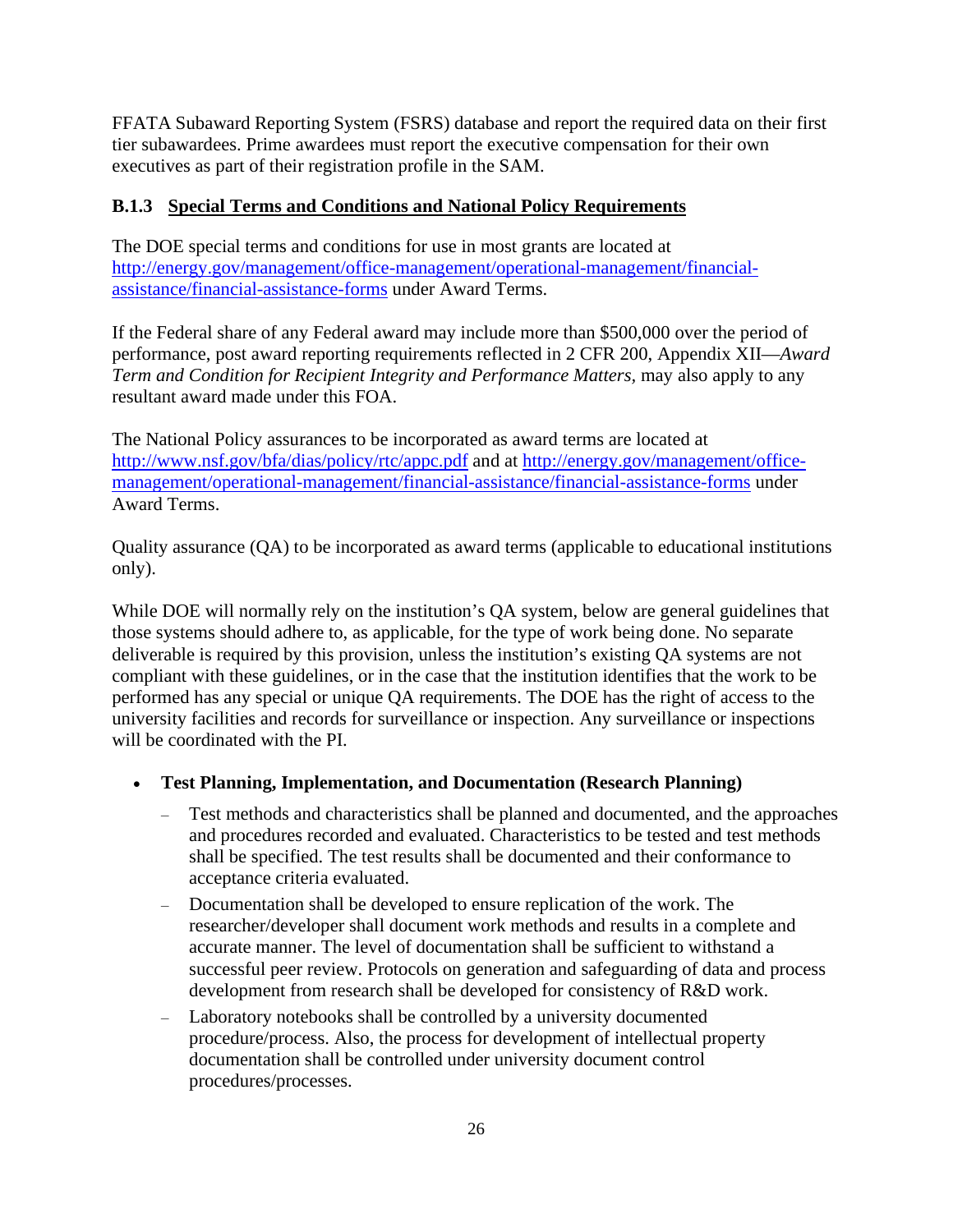‒ If the university identifies any special or unique QA requirements for Test Planning, Implementation, and Documentation, the university shall submit a Test Plan/Research Plan to the funding organization for review and concurrence prior to use.

#### • **Equipment Calibration and Documentation**

The researcher shall specify the requirements of accuracy, precision, and repeatability of measuring and test equipment (M&TE). Depending upon the need for accuracy, precision, and repeatability of M&TE used in research, standard university documented procedures shall be implemented. During the process development stage, and for all R&D support activities, M&TE shall be controlled. The degree of control shall be dependent on the application of the measurement. The university shall have available calibration records documenting instrument calibration to a national standard.

#### • **Procurement Document Control**

University documented procurement document control procedures/processes shall be implemented, if results of initial research work are expected in the next stage of work, and if the pedigree of materials being used could influence the usefulness of the research work results. Procurement document specifications shall be controlled. For development and support activities, the level of procurement document control shall be applied to support a design basis, i.e., engineering design system criteria. If procurement document control requirements apply, the university shall have a documented procedure/process for control of suspect/counterfeit items (S/CI), and have available for submission for DOE review material pedigree records.

#### • **Training and Personnel Qualification**

Personnel performing research activities shall be trained per university documented requirements to ensure work is being conducted properly to prevent rework or the production of unacceptable data. The university shall have available—for submission for DOE review personnel training records.

#### • **Records**

In many cases, the notebook or journal of the researcher is the QA record. These documents shall be controlled in accordance with university documented procedure/process, e.g., maintain notebook as a controlled document, maintain copies of critical pages or accesscontrolled filing when not in use to preserve process repeatability and the QA record. Electronic media may be used to record data and shall be subject to documented administrative controls for handling and storage of data. Work activity records shall be maintained by the university and available for DOE review, upon request, within sixty (60) days of completion of the work scope.

#### • **Data Acquisition/Collection and Analysis**

When gathering data, the researcher shall ensure that the systems and subsystems of the experiment are operating properly. Software systems used to collect data and operate the experiment requires verification that it meets functional requirements prior to collection of actual data. Data anomalies require investigation. When performing data analysis, define (1) assumptions and the methods used; (2) the results obtained so that independent qualified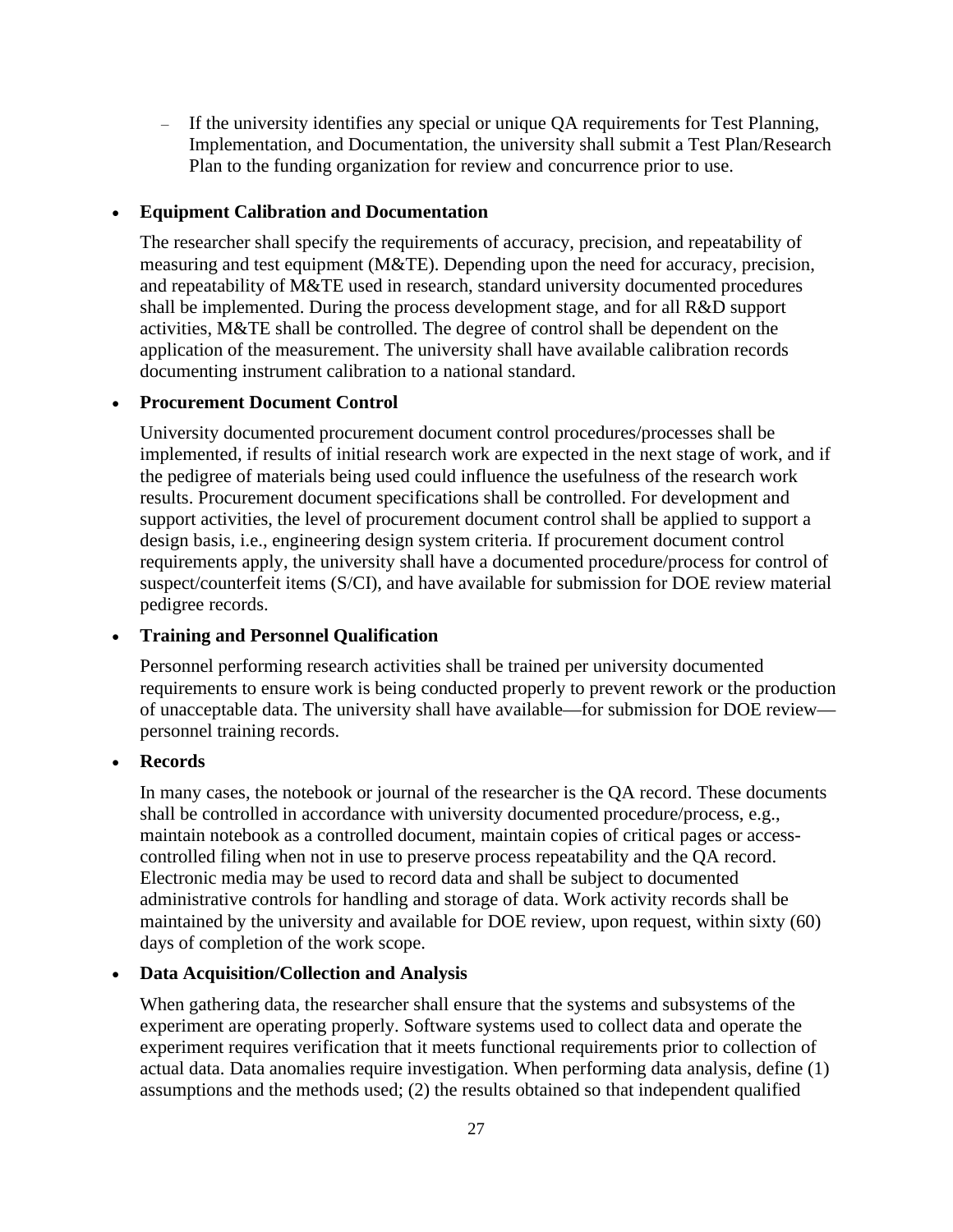experts can evaluate how data was interpreted;( 3) methods used to identify and minimize measurement uncertainty; (4) the analytical models used; and (5) whether the R&D results have been documented adequately and can be validated.

### • **Peer Review**

Peer reviews shall be performed in accordance with peer review best practices as described in Part V. The peer reviews shall be documented and maintained by the university. Peer review documentation and results shall be provided to DOE.

## **B.1.4 Intellectual Property Provisions**

The standard DOE financial assistance intellectual property provisions applicable to the various types of recipients are located at [http://energy.gov/gc/standard-intellectual-property-ip](http://www.fedconnect.net/)[provisions-financial-assistance-awards.](http://www.fedconnect.net/)

## **B.1.5 Lobby Restrictions**

By accepting funds under this award, the applicant agree that none of the funds obligated on the award shall be expended, directly or indirectly, to influence congressional action on any legislation or appropriation matters pending before Congress, other than to communicate to Members of Congress as described in 18 U.S.C. 1913. This restriction is in addition to those prescribed elsewhere in statute and regulation.

## **B.1.6 Corporate Felony Conviction and Federal Tax Liability Representations**

In submitting an application in response to this, FOA the applicant represents that:

- It is not a corporation that has been convicted (or had an officer or agent of such corporation acting on behalf of the corporation convicted) of a felony criminal violation under any Federal law within the preceding 24 months.
- It is not a corporation that has any unpaid Federal tax liability that has been assessed, for which all judicial and administrative remedies have been exhausted or have lapsed, and that is not being paid in a timely manner pursuant to an agreement with the authority responsible for collecting the tax liability.

For purposes of these representations the following definitions apply: A corporation includes any entity that has filed articles of incorporation in any of the 50 states, the District of Columbia, or the various territories of the United States (but not foreign corporations). It includes both forprofit and non-profit organizations.

## <span id="page-34-0"></span>**C. REPORTING**

Reporting requirements are identified on the Federal Assistance Reporting Checklist, DOE F 4600.2, attached to the award agreement. A sample checklist is available at [http://energy.gov/management/office-management/operational-management/financial](http://energy.gov/management/office-management/operational-management/financial-assistance/financial-assistance-forms)[assistance/financial-assistance-forms](http://energy.gov/management/office-management/operational-management/financial-assistance/financial-assistance-forms) under Award Forms.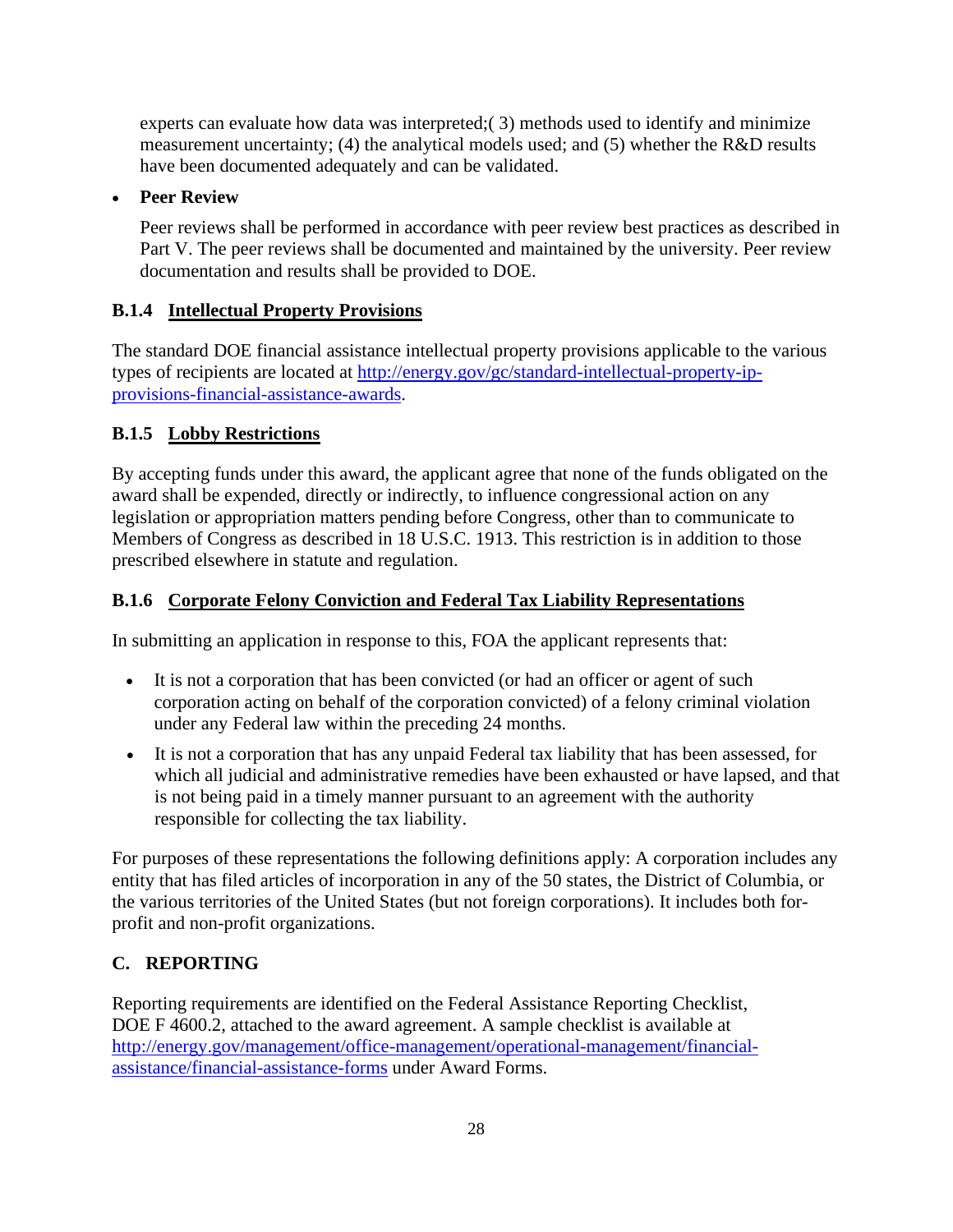### **PART VII** – **QUESTIONS/AGENCY CONTACTS**

#### <span id="page-35-1"></span><span id="page-35-0"></span>**A. QUESTIONS**

Questions regarding the content of this FOA must be submitted to the Agency Contact listed in Part VII, Section B. For clarification on program scope areas, applicants can communicate directly with the Program Points of Contact listed in Part I, Section B. Questions pertaining to items such as application process, eligibility, or application document requirements should be directed to [NEUP@inl.gov.](mailto:NEUP@inl.gov)

Answers to submitted questions containing information about the FOA or the FOA process, that would be necessary for the preparation of applications, will be posted to [www.NEUP.gov](http://www.neup.gov/) as soon as practical. DOE will try to respond to a question within three (3) business days unless a similar question and answer have already been posted on the website.

Interested parties are encouraged to ask questions as early in the FOA process as possible. Questions and comments concerning this FOA shall be submitted not later than five (5) business days prior to the application due date. Questions submitted after that date may not allow the Government sufficient time to respond.

Questions relating to the registration process, system requirements, how an application form works, or the submittal process, must be directed to [NEUP@inl.gov.](mailto:NEUP@inl.gov)

#### <span id="page-35-2"></span>**B. AGENCY CONTACTS**

Name: Mr. Andrew Ford E-mail: fordaj@id.doe.gov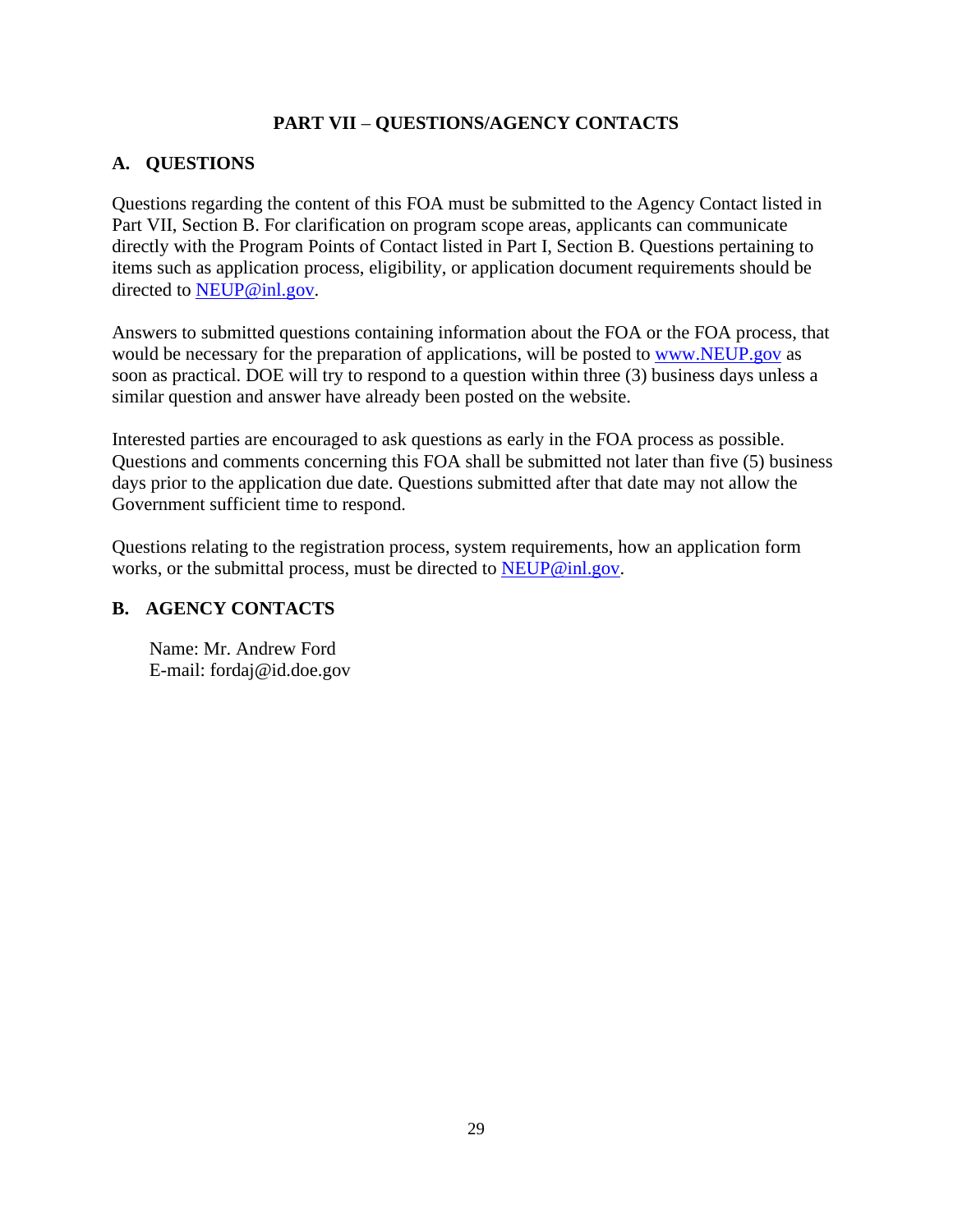#### **PART VIII – OTHER INFORMATION**

#### <span id="page-36-1"></span><span id="page-36-0"></span>**A. AMENDMENTS**

Notices of any amendments to this announcement will be posted on [www.FedConnect.net](http://energy.gov/management/office-management/operational-management/financial-assistance/financial-assistance-forms) and [www.Grants.gov](http://www.grants.gov/) and will also be posted as a courtesy on [www.NEUP.gov.](http://www.neup.gov/) It is recommended that the website is checked frequently at [www.NEUP.gov](mailto:NEUP@inl.gov) to ensure timely notice of any amendments or other announcements.

### <span id="page-36-2"></span>**B. GOVERNMENT RIGHT TO REJECT OR NEGOTIATE**

DOE reserves the right, without qualification, to reject any or all applications received in response to this announcement and to select any application, in whole or in part, as a basis for negotiation and/or award.

### <span id="page-36-3"></span>**C. COMMITMENT OF PUBLIC FUNDS**

The Contracting Officer is the only individual who can make awards or commit the Government to the expenditure of public funds. A commitment by anyone other than the Contracting Officer, either explicit or implied, is invalid.

Funding for all awards is contingent upon the availability of funds appropriated by Congress for the purpose of this program.

## <span id="page-36-4"></span>**D. PROPRIETARY APPLICATION INFORMATION**

Patentable ideas, trade secrets, proprietary or confidential commercial or financial information, disclosure of which may harm the applicant, should be included in an application only when such information is necessary to convey an understanding of the proposed project. The use and disclosure of such data may be restricted, provided the applicant includes the following legend on the first page of the project narrative and specifies the pages of the application which are to be restricted:

"The data contained in pages [Insert pages] of this application have been submitted in confidence and contain trade secrets or proprietary information, and such data shall be used or disclosed only for evaluation purposes, provided that if this applicant receives an award as a result of or in connection with the submission of this application, DOE shall have the right to use or disclose the data herein to the extent provided in the award. This restriction does not limit the government's right to use or disclose data obtained without restriction from any source, including the applicant."

To protect such data, each line or paragraph on the pages containing such data must be specifically identified and marked with a legend similar to the following:

"The following contains proprietary information that (name of applicant) requests not be released to persons outside the Government, except for purposes of review and evaluation."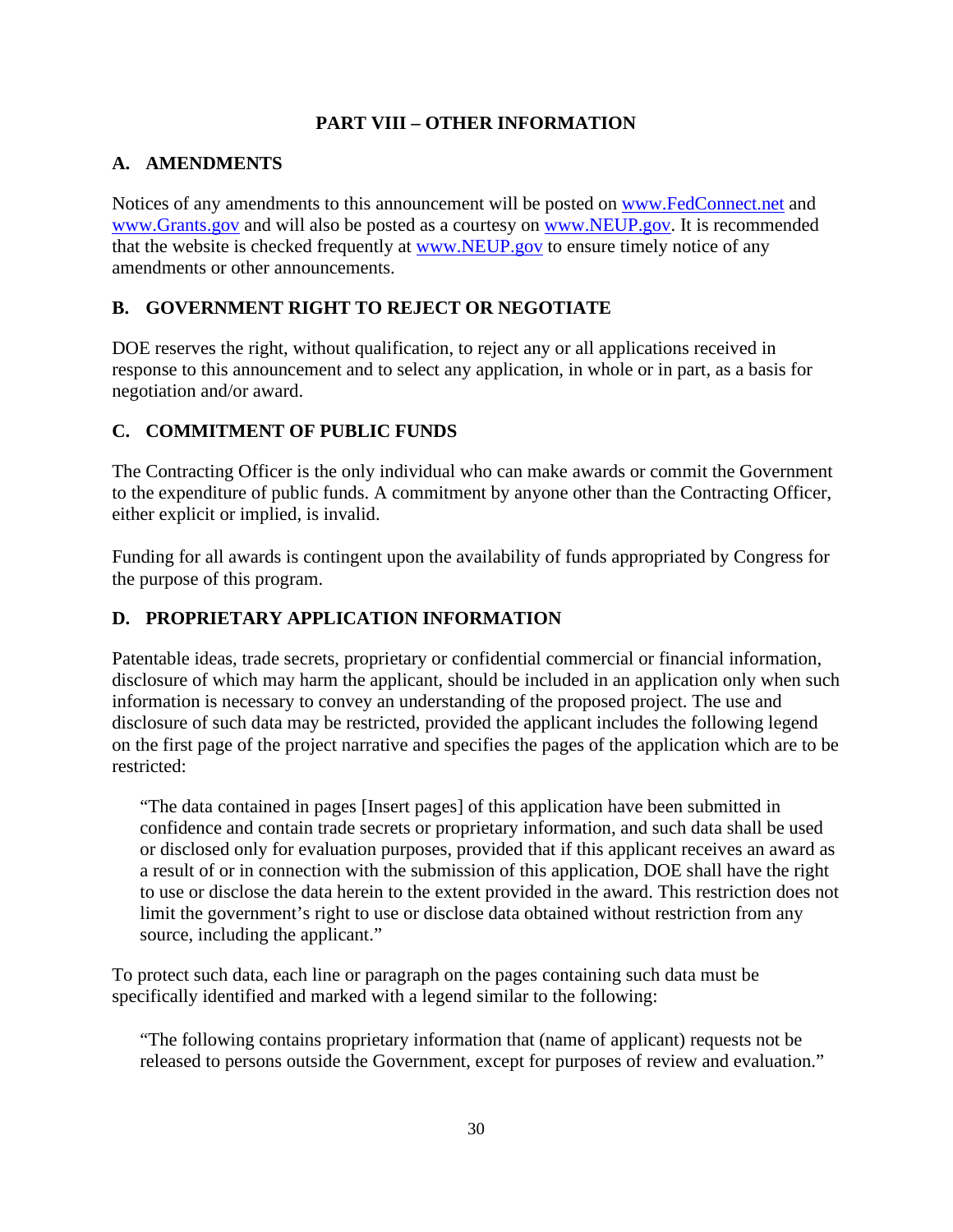#### <span id="page-37-0"></span>**E. EVALUATION AND ADMINISTRATION BY NON-FEDERAL PERSONNEL**

In conducting the merit review evaluation, the Government may seek the advice of qualified non-Federal personnel as reviewers. The Government may also use non-Federal personnel to conduct routine, nondiscretionary administrative activities. The applicant, by submitting an application, consents to the use of non-Federal reviewers/administrators. Non-Federal reviewers must sign conflict of interest (COI) and non-disclosure agreements prior to reviewing an application. Non-Federal personnel conducting administrative activities must sign a nondisclosure agreement.

#### <span id="page-37-1"></span>**F. INTELLECTUAL PROPERTY DEVELOPED UNDER THIS PROGRAM**

Patent Rights. The Government will have certain statutory rights in an invention that is conceived or first actually reduced to practice under a DOE award. 42 U.S.C. 5908 provides that title to such inventions vests in the United States, except where 35 U.S.C. 202 provides otherwise for nonprofit organizations or small business firms. However, the Secretary of Energy may waive all or any part of the rights of the United States subject to certain conditions. (See "Notice of Right to Request Patent Waiver" in Section G below.)

Rights in Technical Data. Normally, the Government has unlimited rights in technical data created under a DOE agreement. Delivery or third-party licensing of proprietary software or data developed solely at private expense will not normally be required except as specifically negotiated in a particular agreement to satisfy DOE's own needs or to insure the commercialization of technology developed under a DOE agreement.

Special Protected Data Statutes. This program is covered by a special protected data statute. These special protected data statutes apply to only those applicants who cost share. The provisions of the statute provide for the protection from public disclosure, for a period of up to five (5) years from the development of the information, of data that would be a trade secret, or commercial or financial information that is privileged or confidential, if the information had been obtained from a non-Federal party. Generally, the provision entitled, Rights in Data - Programs Covered Under Special Protected Data Statutes (Item 4 under 2 CFR 910, Appendix A to Subpart D), would apply to an award made under this announcement. This provision will identify data or categories of data first produced in the performance of the award that will be made available to the public, notwithstanding the statutory authority to withhold data from public dissemination, and will also identify data that will be recognized by the parties as protected data.

### <span id="page-37-2"></span>**G. NOTICE OF RIGHT TO REQUEST PATENT WAIVER**

Applicants may request a waiver of all or any part of the rights of the United States in inventions conceived or first actually reduced to practice in performance of an agreement as a result of this announcement, in advance of or within thirty (30) days after the effective date of the award. Even if an advance waiver is not requested or the request is denied, the recipient will have a continuing right under the award to request a waiver of the rights of the United States in identified inventions, i.e., individual inventions conceived or first actually reduced to practice in performance of the award. Any patent waiver that may be granted is subject to certain terms and conditions in 10 CFR 784 at [http://energy.gov/gc/services/technology-transfer-and-](http://energy.gov/gc/services/technology-transfer-and-procurement/office-assistant-general-counsel-technology-transf-1)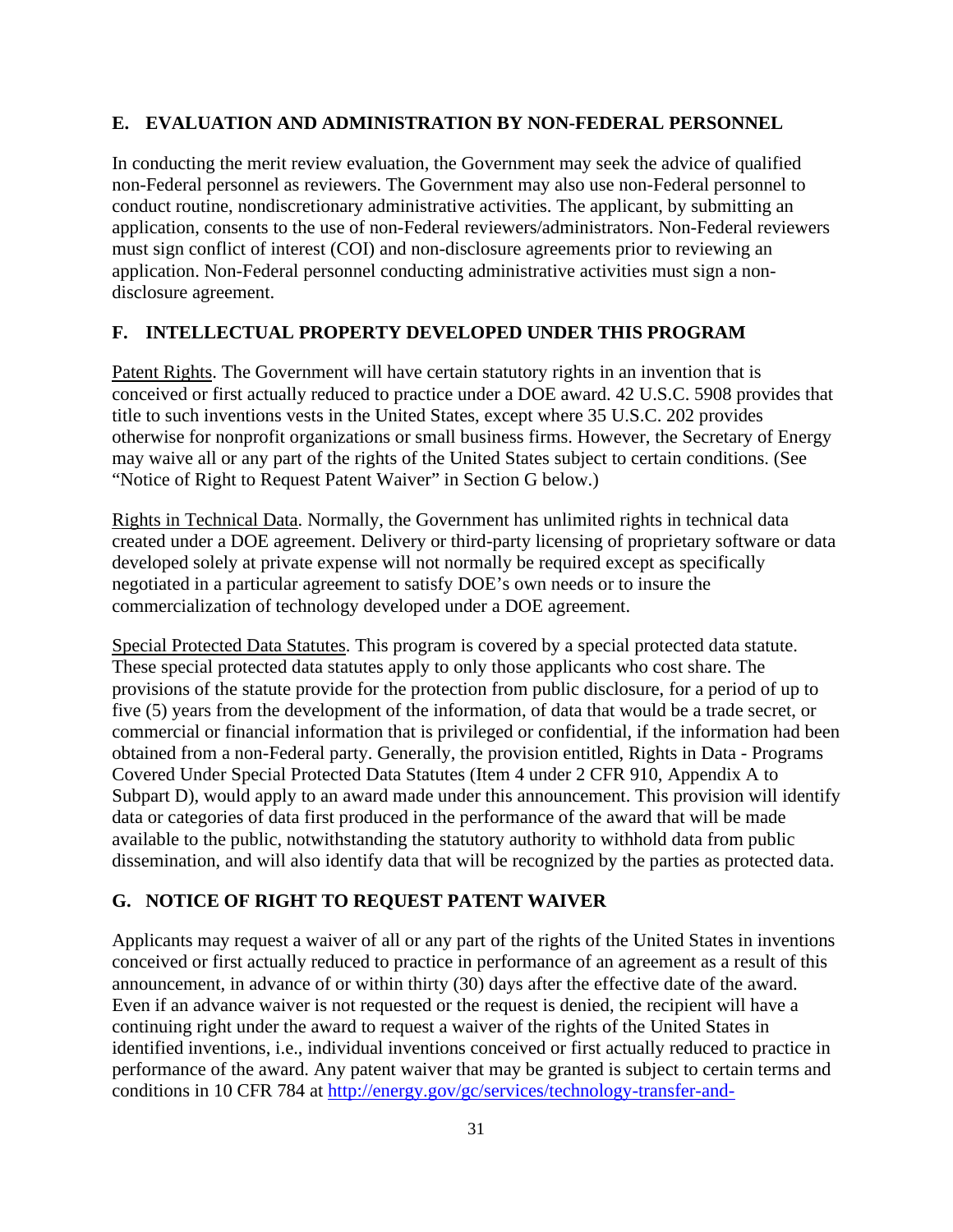[procurement/office-assistant-general-counsel-technology-transf-1](http://energy.gov/gc/services/technology-transfer-and-procurement/office-assistant-general-counsel-technology-transf-1) under the Patent Waivers.

Domestic small businesses and domestic nonprofit organizations will receive the patent rights clause at 37 CFR 401.14, i.e., the implementation of the Bayh-Dole Act. This clause permits domestic small business and domestic non-profit organizations to retain title to subject inventions. Therefore, small businesses and non-profit organizations do not need to request a waiver.

## <span id="page-38-0"></span>**H. NOTICE REGARDING ELIGIBLE/INELIGIBLE ACTIVITIES**

Eligible activities under this program include those which describe and promote the understanding of scientific and technical aspects of specific energy technologies, but not those that encourage or support political activities such as the collection and dissemination of information related to potential, planned, or pending legislation.

## <span id="page-38-1"></span>**I. NO-COST TIME EXTENSIONS**

Unilateral no-cost time extensions will NOT be permitted to awards made under this FOA. All no-cost time extensions must provide adequate justification and receive approval from the Contracting Officer. No-cost time extensions should be requested as soon as the need is identified within the last year of the award.

No-cost time extensions on existing DOE-NE funded projects must be requested between October 1-April 15. Any request outside of this period will need to be substantially justified and receive approval from the Contracting Officer. One no-cost time extension request may be granted for up to 12 months pending review and approval. No more than one no-cost time extension will be allowed. No-cost time extensions must be submitted prior to the deadline to [NEUP@inl.gov.](http://www.neup.gov/)

## <span id="page-38-2"></span>**J. REBUDGET REQUEST**

Any rebudget request where the cumulative amount of such change is expected to exceed 10 percent of the total budget as last approved by the Federal awarding agency must be requested in writing (see 2 CFR 200.308). The request must include a detailed budget justification, and an updated budget in the same format for which was included in the original application. Any request for the purchase of equipment exceeding \$5K must be requested in writing to include a valid quote, and justification for purchase.

Budget forms can be found at [https://www.energy.gov/management/downloads/sf-424-research](https://www.energy.gov/management/downloads/sf-424-research-and-related-budget-rr)[and-related-budget-rr](https://www.energy.gov/management/downloads/sf-424-research-and-related-budget-rr)

### <span id="page-38-3"></span>**K. CONFERENCE SPENDING**

The recipient shall not expend any funds on a conference not directly and programmatically related to the purpose for which the grant was awarded that would defray the cost to the United States government of a conference held by any executive branch department, agency, board, commission, or office for which the cost to the United States government would otherwise